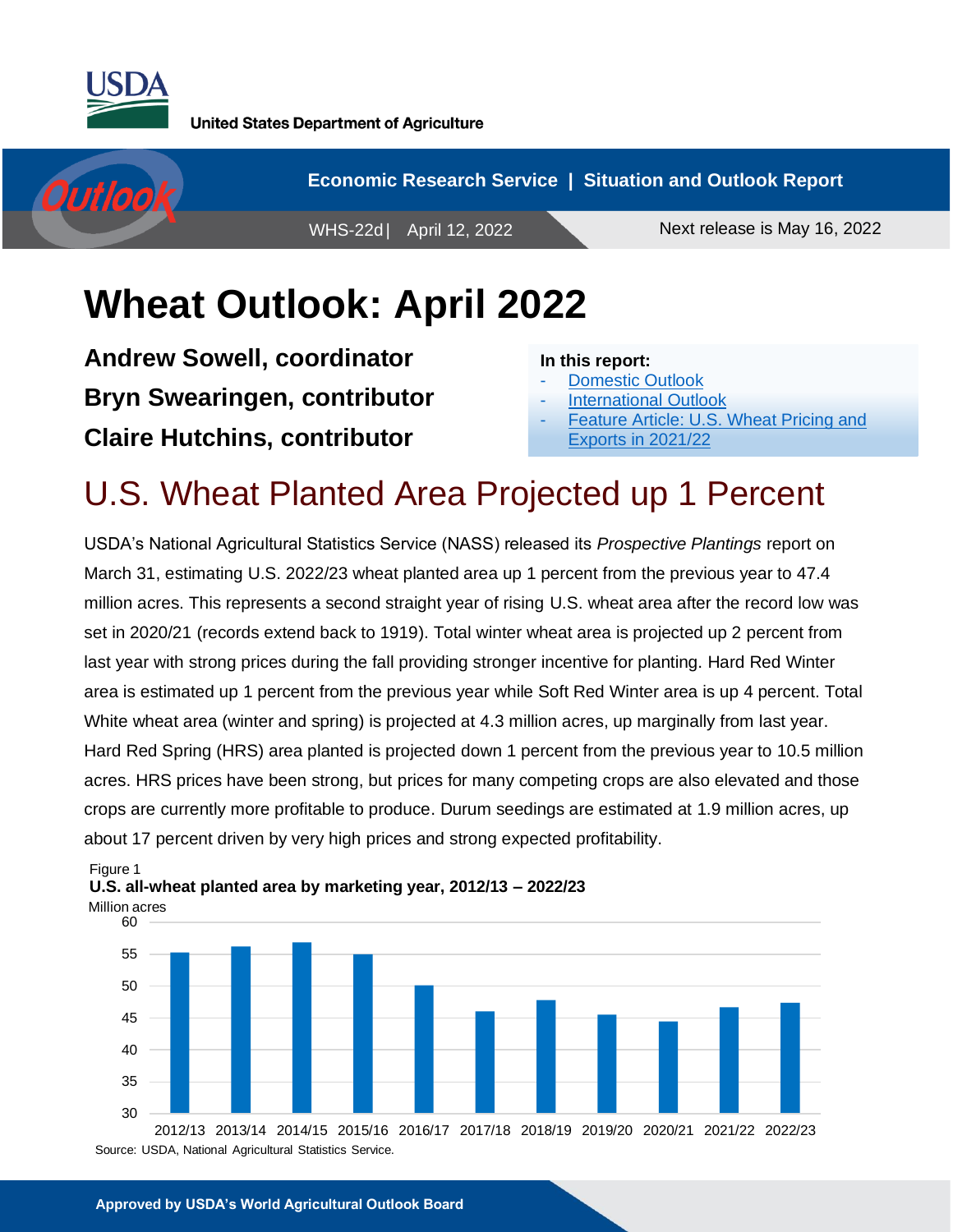# <span id="page-1-0"></span>Domestic Outlook

### Domestic Changes at a Glance:

- The 2021/22 all-wheat export forecast is reduced 15 million bushels to 785 million on a continued weak pace of export sales and shipments to date, combined with uncompetitive pricing for U.S. wheat.
- Official exports for June 2021 through February 2022 total 622 million bushels, down 14 percent from the same period last year, based on calculations from U.S. Bureau of the Census data. This 9-month total represents 79 percent of the revised marketing year (June-May) projection. Export sales (both new sales and shipments) have remained slow throughout March, as reported by USDA's Foreign Agricultural Service (FAS) in the *U.S. Export Sales* report.
- Projected exports for Hard Red Winter (HRW) are lowered 10 million bushels to 310 million. Global prices remain elevated with continued support stemming from the conflict between Russia and Ukraine. U.S. wheat prices have remained at a steep premium to other key origins, with additional support from continued drought conditions in major HRW producing States (details in later section).
- Soft Red Winter (SRW) exports are lowered 5 million bushels to 110 million with pricing reflective of conditions in the global wheat market and spillover support from drought conditions in HRW-producing regions.
- All-wheat seed use is unchanged at 64 million bushels for 2021/22, but there are some revisions to the by-class data. HRW seed use is raised 0.2 million bushels to 26.7 million; White seed use is up 0.3 million bushels to 5.8 million; HRS seed use is lowered 0.5 million bushels to 15.0 million. These changes are made based on updated seed use statistics from USDA/NASS as well as analysis of the *Prospective Plantings* data.
- Feed and residual use is lowered by 10 million bushels to 100 million based on smallerthan-expected implied disappearance during the December-February quarter, based on the March 31 USDA/National Agricultural Statistics Service (NASS) *Grain Stocks* report. SRW feed and residual is reduced 10 million bushels to 65 million.
- The 2021/22 season-average farm price is raised \$0.10 per bushel to \$7.60 based on the strong farmgate prices through February as reported in the March 31 USDA/NASS publication *Agricultural Prices*. The February 2022 all-wheat farmgate price was estimated at \$9.17, up from \$8.48 in January 2022 and well above the \$5.83 for February 2021. Futures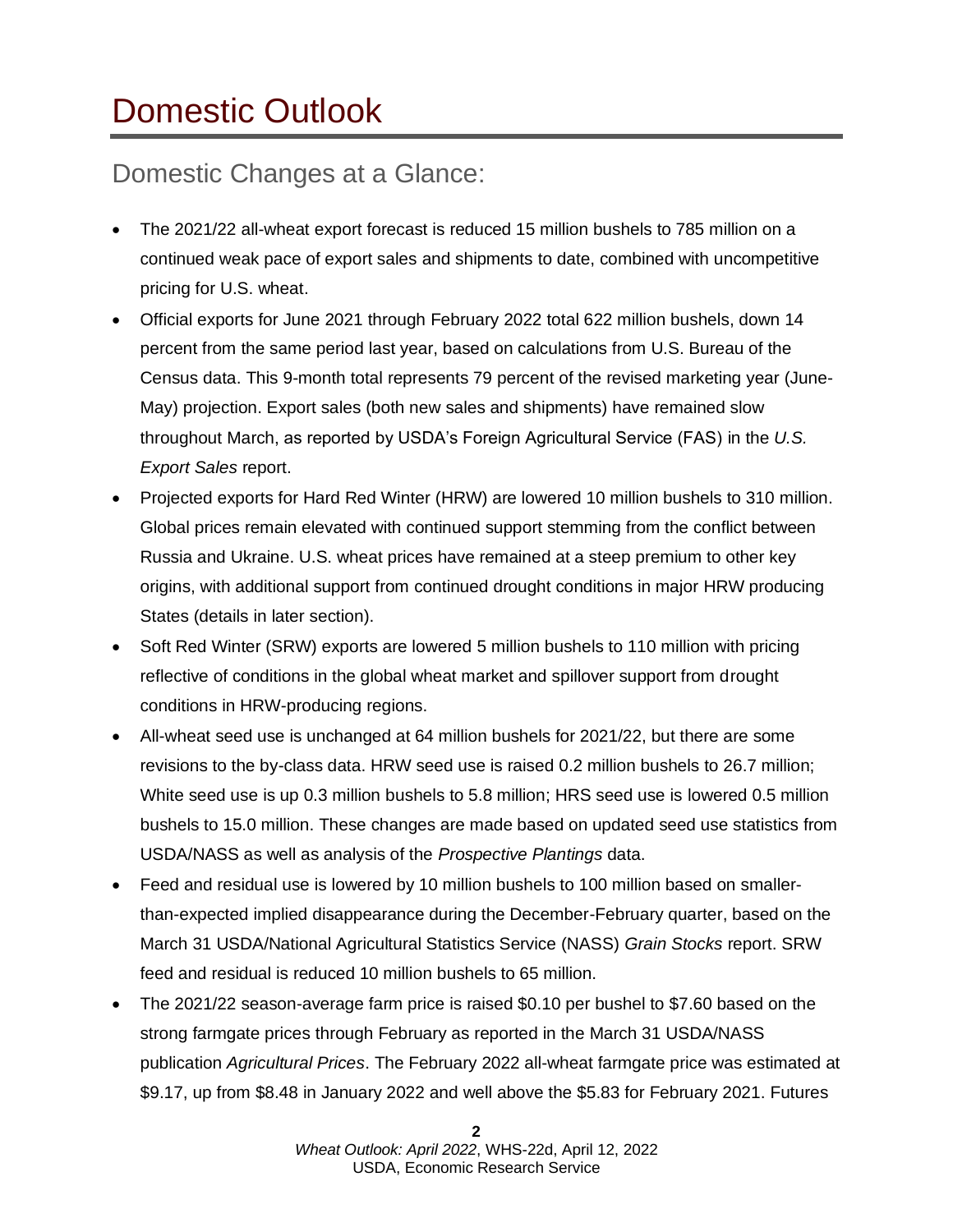prices have subsided slightly from the highs reached in early March, but still reflect a substantial premium based on risks imposed by the Russia-Ukraine conflict. These recent price movements are dampened as a significant majority of wheat marketings have been completed this marketing year (MY). On average in the last five years, about 87.9 percent of wheat is marketed in the first 9 months of the MY.

• The major changes to the U.S. all-wheat balance sheet are summarized in table 1.

| Table 1                                                            |                                   |                         |                         |                                                                                                             |                                                                                                                                                                                     |  |  |
|--------------------------------------------------------------------|-----------------------------------|-------------------------|-------------------------|-------------------------------------------------------------------------------------------------------------|-------------------------------------------------------------------------------------------------------------------------------------------------------------------------------------|--|--|
| U.S. wheat supply and use at a glance 2021/22 (in million bushels) |                                   |                         |                         |                                                                                                             |                                                                                                                                                                                     |  |  |
| <b>Balance</b><br>sheet item                                       | 2020/21<br><b>April</b>           | 2021/22<br><b>March</b> | 2021/22<br><b>April</b> | 2021/22<br><b>Change</b><br>month to<br>month                                                               | <b>Comments</b>                                                                                                                                                                     |  |  |
| Supply, total                                                      | <b>June-May marketing</b><br>year |                         |                         |                                                                                                             |                                                                                                                                                                                     |  |  |
| Beginning<br>stocks                                                | 1,028                             | 845                     | 845                     |                                                                                                             |                                                                                                                                                                                     |  |  |
| Production                                                         | 1,828                             | 1,646                   | 1,646                   |                                                                                                             |                                                                                                                                                                                     |  |  |
| Imports                                                            | 100                               | 95                      | 95                      |                                                                                                             |                                                                                                                                                                                     |  |  |
| Supply, total                                                      | 2,957                             | 2,586                   | 2,586                   |                                                                                                             |                                                                                                                                                                                     |  |  |
| <b>Demand</b>                                                      |                                   |                         |                         |                                                                                                             |                                                                                                                                                                                     |  |  |
| Food                                                               | 961                               | 959                     | 959                     |                                                                                                             |                                                                                                                                                                                     |  |  |
| Seed                                                               | 64                                | 64                      | 64                      |                                                                                                             |                                                                                                                                                                                     |  |  |
| Feed and<br>residual                                               | 95                                | 110                     | 100                     | $-10$                                                                                                       | Lower-than-expected<br>implied disappearance<br>during the December-<br>February quarter                                                                                            |  |  |
| Domestic,<br>total                                                 | 1,120                             | 1,133                   | 1,123                   | $-10$                                                                                                       |                                                                                                                                                                                     |  |  |
| <b>Exports</b>                                                     | 992                               | 800                     | 785                     | $-15$                                                                                                       | Uncompetitive U.S. wheat<br>prices, combined with slow<br>pace of sales and<br>shipments                                                                                            |  |  |
| Use, total                                                         | 2,111                             | 1,933                   | 1,908                   | $-25$                                                                                                       |                                                                                                                                                                                     |  |  |
| Ending<br>stocks                                                   | 845                               | 653                     | 678                     | $+25$                                                                                                       | Ending stocks still lowest<br>since 2013/14                                                                                                                                         |  |  |
| Season-<br>average farm<br>price                                   | \$5.05                            | \$7.50                  | \$7.60                  | $+ $0.10$<br>Source: USDA, World Agricultural Outlook Board, World Agricultural Supply and Demand Estimates | <b>USDA, National Agricultural</b><br>Statistics Service price data<br>through February and<br>expectations for continued<br>strong futures and cash<br>prices in the coming months |  |  |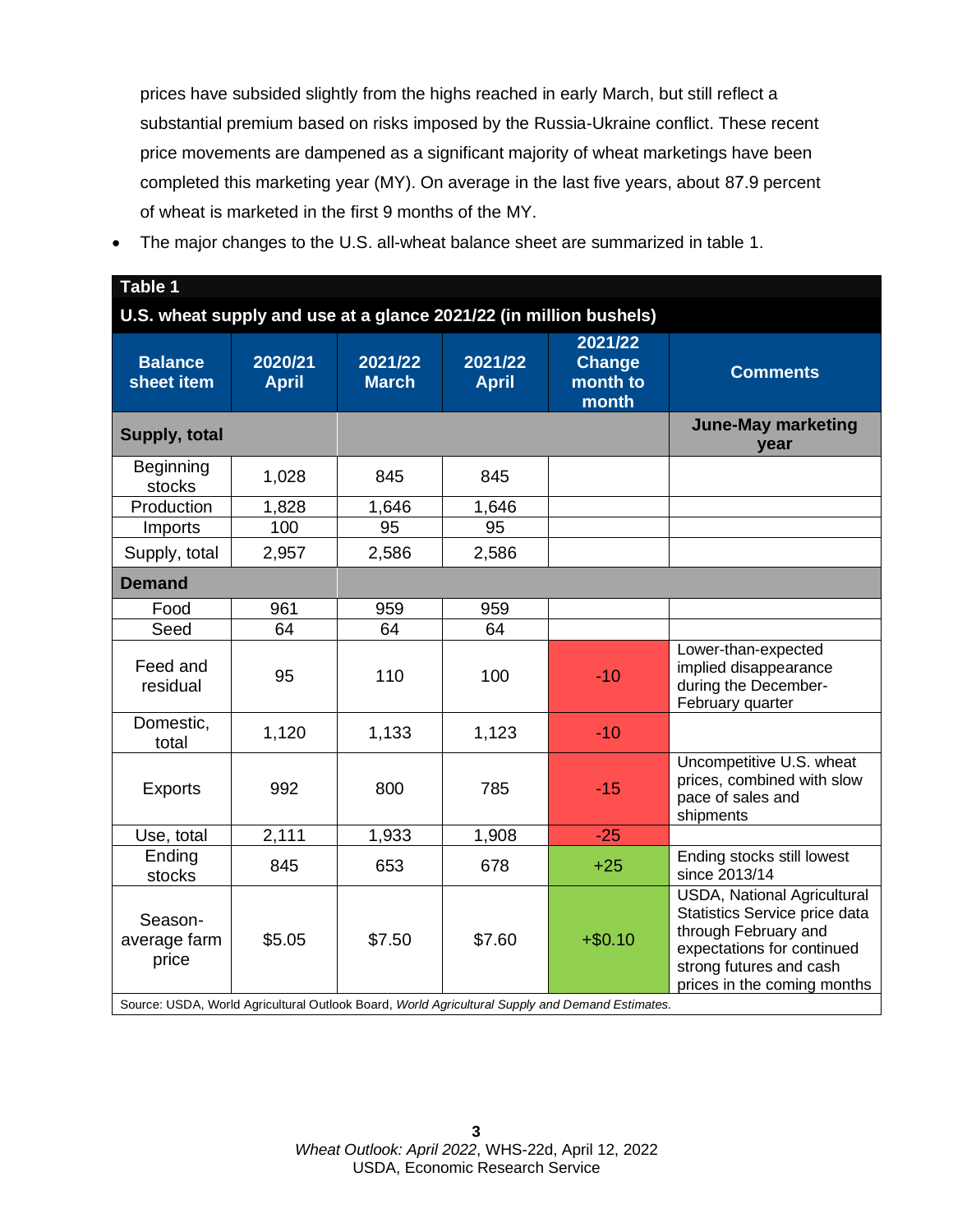### USDA Reports on Plantings and Stocks

As discussed in the cover piece, USDA/NASS issued its *Prospective Plantings* report, which provided the agency's first official estimates of all-wheat acreage for the upcoming year. Total wheat area is projected at 47.4 million acres, up 1 percent from the previous year, but down from USDA's February Agricultural Outlook Forum (AOF) estimate of 48.0 million acres. Winter wheat area is estimated at 34.2 million acres, up 2 percent from last year, but slightly below the 34.4 forecast in the January USDA/NASS *Winter Wheat and Canola Seedings* report. Relative to the January report, expected plantings are lower for SRW and HRW, while White winter area is projected fractionally higher. Durum and Other Spring wheat area collectively is projected lower than what was implied by the AOF figures. Durum area is up year-to-year, while Other Spring is down. In North Dakota specifically, several alternative crops have strong profitability relative to spring wheat. U.S. all-wheat planted area is up from the previous year in most States (figure 2). The first official USDA projection of U.S. winter wheat production for 2022/23 will be published in the May NASS *Agricultural Production* report, issued on May 12. The May *World Agricultural Supply and Demand Estimates* (*WASDE*) report issued the same day will provide USDA's first official all-wheat production forecast for the 2022/23 marketing year.

#### Figure 2 **U.S. all wheat planted area, by State, 2022**



#### 2022 All Wheat Planted Area (000) Acres and Percent Change from Previous Year



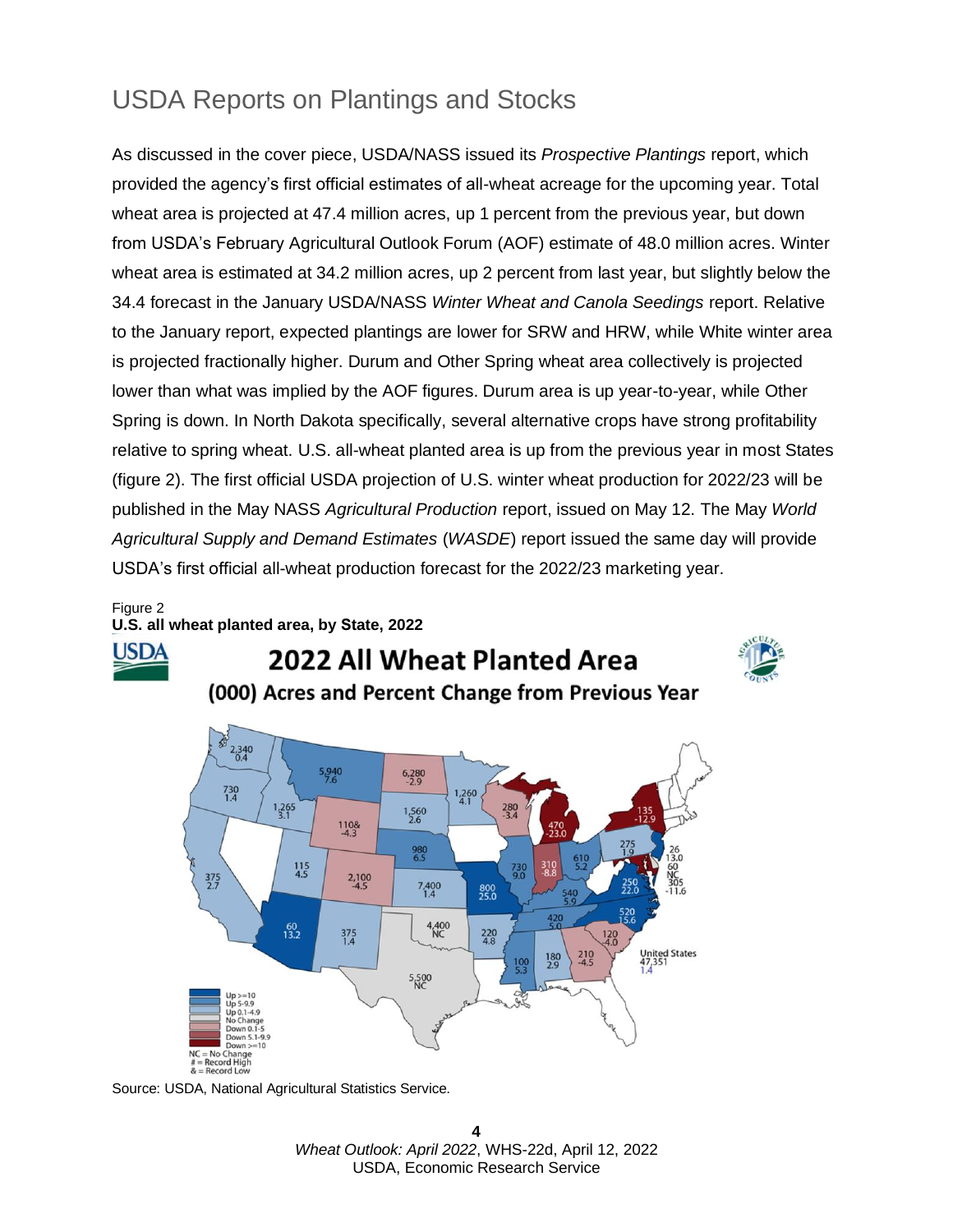USDA/NASS also released the *Grain Stocks* report on March 31, which detailed the on-farm and off-farm stock levels for wheat and durum across major production States. As of March 1, 2022 (the end of quarter 3, 2021/22), U.S. all-wheat stocks are estimated at 1,025 million bushels and Durum stocks are estimated at 30 million bushels. The all-wheat stock estimate is above USDA's previous internal estimates, resulting in larger implied feed and residual for that quarter. December 1 all-wheat stocks were revised 12 million bushels lower to 1,378 million bushels with December 1 Durum stocks revised down 1 million bushels to 42 million. The net effect of these changes was larger implied feed residual for the second quarter (September-November), which was more than offset by smaller implied feed and residual for the third quarter (December-February).

#### U.S. Crop Conditions Update

According to USDA analysis and data from the U.S. Drought Monitor, approximately 69 percent of U.S. winter wheat production is in areas experiencing drought as of April 5, down slightly from what was reported last month in the *Wheat Outlook* publication, but up substantially from 27 percent at this time last year. Much of the current drought area covers key HRW growing regions of western Kansas, Colorado, Oklahoma, and Texas.

The effect of dry conditions during winter wheat dormancy is evident in the USDA/NASS crop condition ratings. Throughout the winter months, crop ratings were published for select key states on a periodic basis. Starting from April 4, winter wheat crop condition ratings will be updated weekly in the USDA/NASS *Crop Progress* publication throughout the growing season. The April 4 publication shows that conditions in key winter wheat States are substantially below the recent 5-year average (figure 3).

In Kansas, the largest winter wheat producing State, only 32 percent of the crop is in good and excellent condition, down from a 5-year average of 44 percent. Even more substantial declines are seen in conditions for Texas, Oklahoma, Colorado, and Montana, the main HRW producing states. Winter wheat conditions for SRW producing States are mixed with most of the States in the Southeast faring better than average and several States farther north having worse than normal ratings.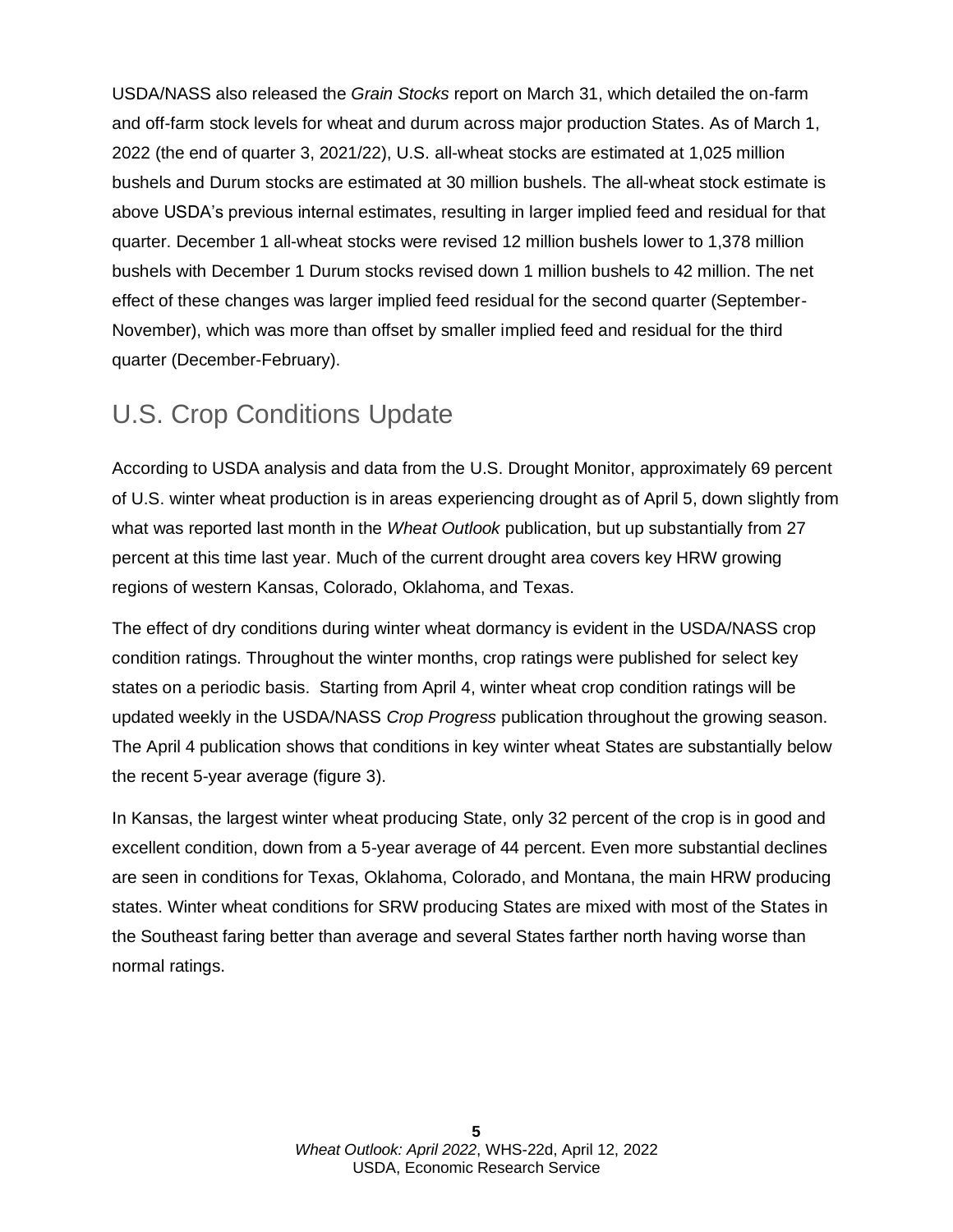



Source: USDA, Economic Research Service using data from USDA, National Agricultural Statistics Service.

Drought is also substantially affecting Durum production areas. As of April 5, approximately 86 percent of U.S. Durum production is in areas of drought. This is down slightly from last year when 90 percent of Durum production was located in drought at this point in the year. Notably, in early August last year, 100 percent of Durum production was in areas of drought. The bulk of Durum production is planted in the spring in the Northern Plains, while winter Durum planted in California and Arizona represents a smaller share of the total.

Conversely, Other Spring wheat drought conditions have improved notably from last year, largely due to wetter conditions in eastern North Dakota and Minnesota. Approximately 46 percent of Other Spring wheat production is in areas of drought, well below the 80 percent estimated at this time last year. The vast majority of the Other Spring wheat category is HRS, which had diminished production last year due to drought. With increased moisture in Minnesota and the eastern portion of North Dakota, this year's HRS crop will likely be planted into conditions substantially different than last year.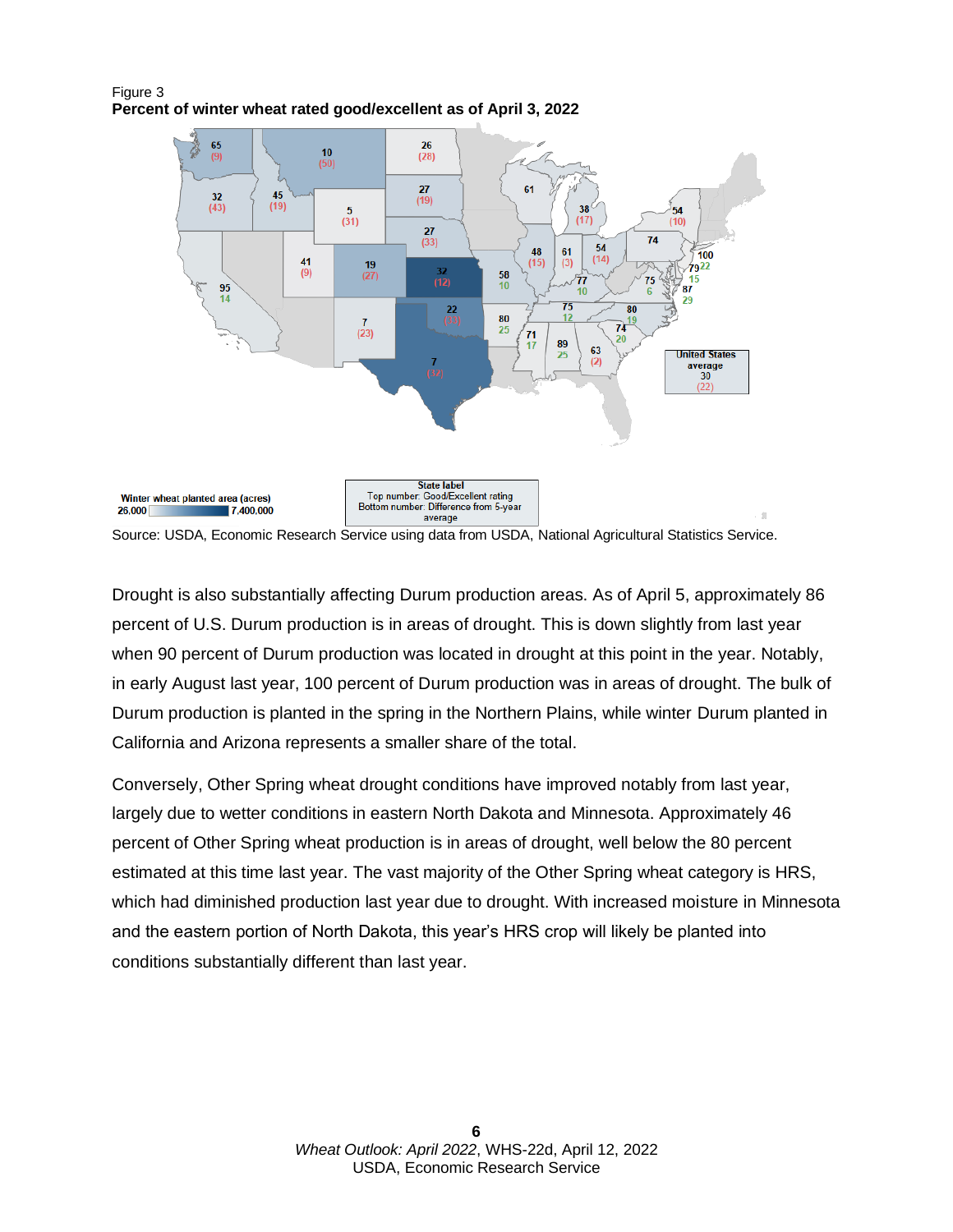### Updated U.S. Import Codes

The Harmonized System (HS) country-specific (10-digit) import codes for U.S. wheat have been updated as of the January 2022 data. These codes are now reflected in the USDA, Economic Research Service (ERS) "Wheat Data" product. Most of the new codes replace previous codes that were phased out to accommodate creation of two new codes for organic imports. Previously, the only code for organic wheat imports pertained to Durum. Now, there is a code for organic HRS imports and another code for organic wheat imports that are not Durum or HRS. See table 2 for the updated codes.

| Table 2       |                                                                    |                                                                                                                                                          |  |  |  |  |
|---------------|--------------------------------------------------------------------|----------------------------------------------------------------------------------------------------------------------------------------------------------|--|--|--|--|
|               | U.S. Harmonized System (HS) import code changes as of January 2022 |                                                                                                                                                          |  |  |  |  |
| Previous code | New code                                                           | New code description                                                                                                                                     |  |  |  |  |
| N/A           | 1001990007                                                         | Red spring wheat, certified organic                                                                                                                      |  |  |  |  |
| 1001990011    | 1001990010                                                         | Red spring wheat, grade 1, having a specified protein content not exceeding 12.9<br>percent by weight, except seed NESOI 1/                              |  |  |  |  |
| 1001990015    | 1001990017                                                         | Red spring wheat, grade 1, having a specified protein content exceeding 12.9<br>percent, but not exceeding 13.9 percent by weight, except seed, NESOI 1/ |  |  |  |  |
| 1001990020    | 1001990018                                                         | Red spring wheat, grade 1, having a specified protein content exceeding 13.9<br>percent by weight, except seed, NESOI 1/                                 |  |  |  |  |
| 1001990021    | 1001990027                                                         | Red spring wheat, grade 2, having specified protein content not exceeding 12.9<br>percent by weight, except seed, NESOI 1/                               |  |  |  |  |
| 1001990025    | 1001990030                                                         | Red spring wheat, grade 2, having a specified protein content exceeding 12.9<br>percent but not exceeding 13.9 percent by weight, except seed, NESOI 1/  |  |  |  |  |
| 1001990028    | 1001990033                                                         | Red spring wheat, grade 2, having a specified protein content exceeding 13.9<br>percent by weight, except seed, NESOI 1/                                 |  |  |  |  |
| 1001990035    | 1001990036                                                         | Red spring wheat, except seed, NESOI 1/                                                                                                                  |  |  |  |  |
| N/A           | 1001990009                                                         | Wheat or meslin, certified organic, except seed, NESOI 2/                                                                                                |  |  |  |  |
| 1001990040    | 1001990045                                                         | White winter wheat, except seed, NESOI 1/                                                                                                                |  |  |  |  |
| 1001990050    | 1001990055                                                         | "Canadian" western red winter wheat, except seed, NESOI 1/                                                                                               |  |  |  |  |
| 1001990060    | 1001990065                                                         | Soft white spring wheat, except seed, NESOI 1/                                                                                                           |  |  |  |  |
| 1001990096    | 1001990097                                                         | Wheat or meslin, except seed, NESOI 1/                                                                                                                   |  |  |  |  |
|               | $N/A$ = not applicable because these codes are newly created.      |                                                                                                                                                          |  |  |  |  |
|               |                                                                    | 1/ NESOI = not elsewhere specified or indicated. In this context, the acronym indicates imports that are not certified organic.                          |  |  |  |  |

2/ NESOI = not elsewhere specified or indicated. In this context, the import code is for organic wheat, but the acronym indicates that the wheat is not Hard Red Spring or Durum.

Source: USDA, Economic Research Service; USDA, Foreign Agricultural Service.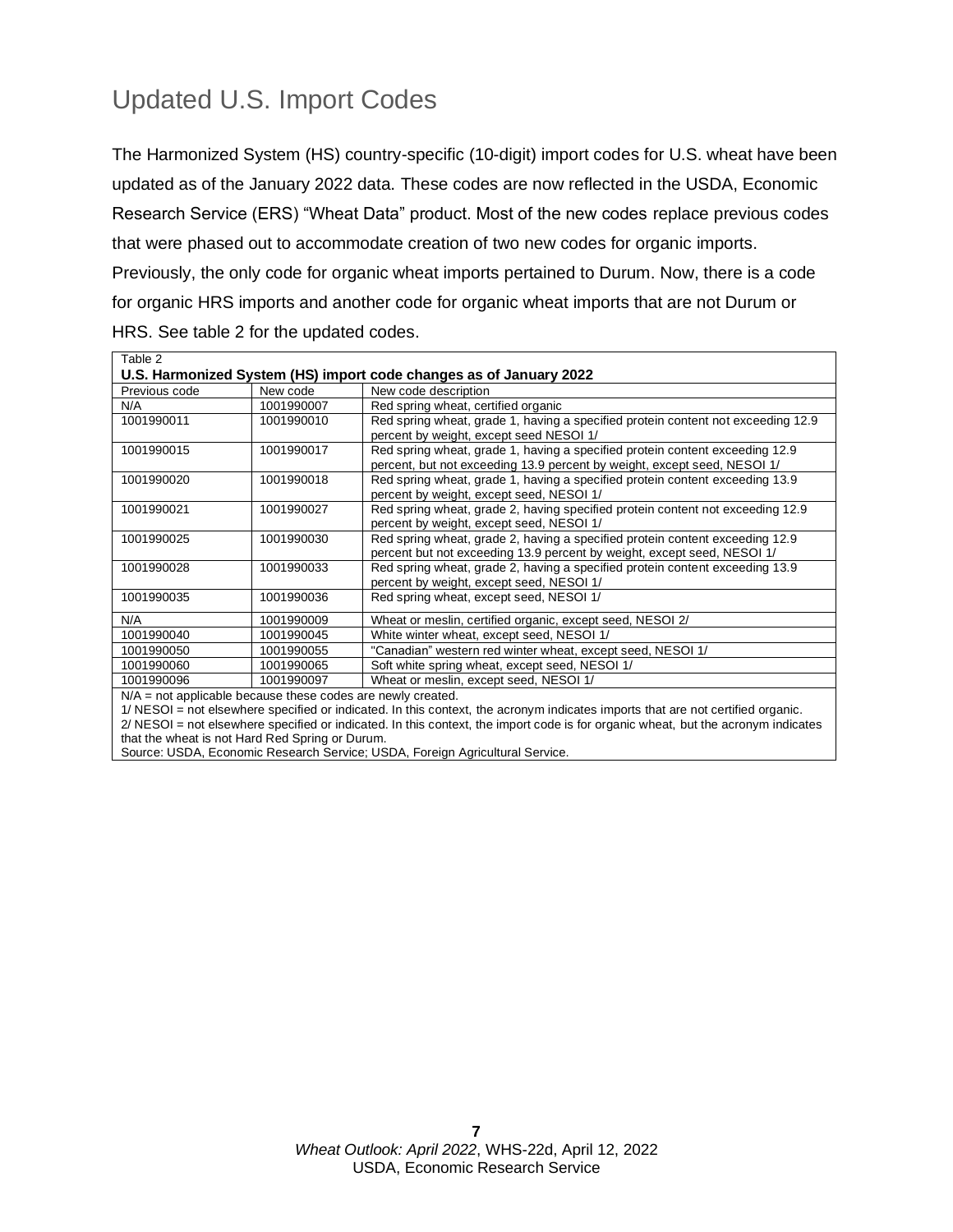## <span id="page-7-0"></span>International Outlook

## Overview of the 2021/22 Global Wheat Market

For 2021/22, global wheat production is up 0.3 million metric tons (MT) to 778.8 million as production is revised up for **Argentina** (+0.5 million MT to 21.0 million) and **Pakistan** (+0.5 million to 27.5 million) and is partially offset with a reduction to the **European Union** (-0.6 million MT to 138.4 million). Total wheat consumption is forecast up (2.7 million MT to 788.1 million) mainly driven by increase for **India**'s food, seed, and industrial use (+4.4 million MT to 100.9 million). Despite additional consumption demand, both July/June trade year (TY) imports and TY exports are lowered as global wheat prices continue to remain elevated and trade pace is slower than anticipated. As a result, world ending stocks are lowered 3.1 million MT to 278.4 million with major exports' ending stocks seeing slight relief (+2.3 million to 58.4 million). Table 3 shows an overview of the global balance sheet for the 2021/22 trade year.

| Global trade year wheat balance sheet, April 2022 (in million tons) |                         |                         |                         |                                  |  |  |
|---------------------------------------------------------------------|-------------------------|-------------------------|-------------------------|----------------------------------|--|--|
| <b>Balance sheet item</b>                                           | 2020/21<br><b>April</b> | 2021/22<br><b>March</b> | 2021/22<br><b>April</b> | 2021/22 Change<br>month to month |  |  |
| <b>Supply</b>                                                       |                         |                         |                         |                                  |  |  |
| Beginning stocks                                                    | 296.8                   | 290.3                   | 290.7                   | 0.4                              |  |  |
| Production                                                          | 776.3                   | 778.5                   | 778.8                   | 0.3                              |  |  |
| Trade year imports                                                  | 194.9                   | 201.1                   | 198.2                   | $-3.0$                           |  |  |
| <b>Demand</b>                                                       |                         |                         |                         |                                  |  |  |
| Feed and residual use                                               | 157.7                   | 162.1                   | 162.2                   | 0.1                              |  |  |
| Food, seed, and industrial use                                      | 616.9                   | 623.3                   | 625.9                   | 2.6                              |  |  |
| Domestic, total use                                                 | 774.6                   | 785.4                   | 788.1                   | 2.7                              |  |  |
| Trade year exports                                                  | 198.7                   | 204.8                   | 201.7                   | $-3.1$                           |  |  |
| <b>Ending stocks</b>                                                | 290.7                   | 281.5                   | 278.4                   | $-3.1$                           |  |  |

## 2021/22 Global Trade Adjustments

As the Russia-Ukraine conflict continues, wheat prices remain elevated resulting in lower imports for 2021/22 as countries find a balance between rationing demand and tightening their stocks. Imports for both **Egypt** and **Turkey** are forecast down 0.5 million MT to 12.0 million and 9.5 million, respectively. While Egypt's General Authority for Supply Commodities (GASC) recently announced a tender for an unspecified amount of wheat, it is not expected to be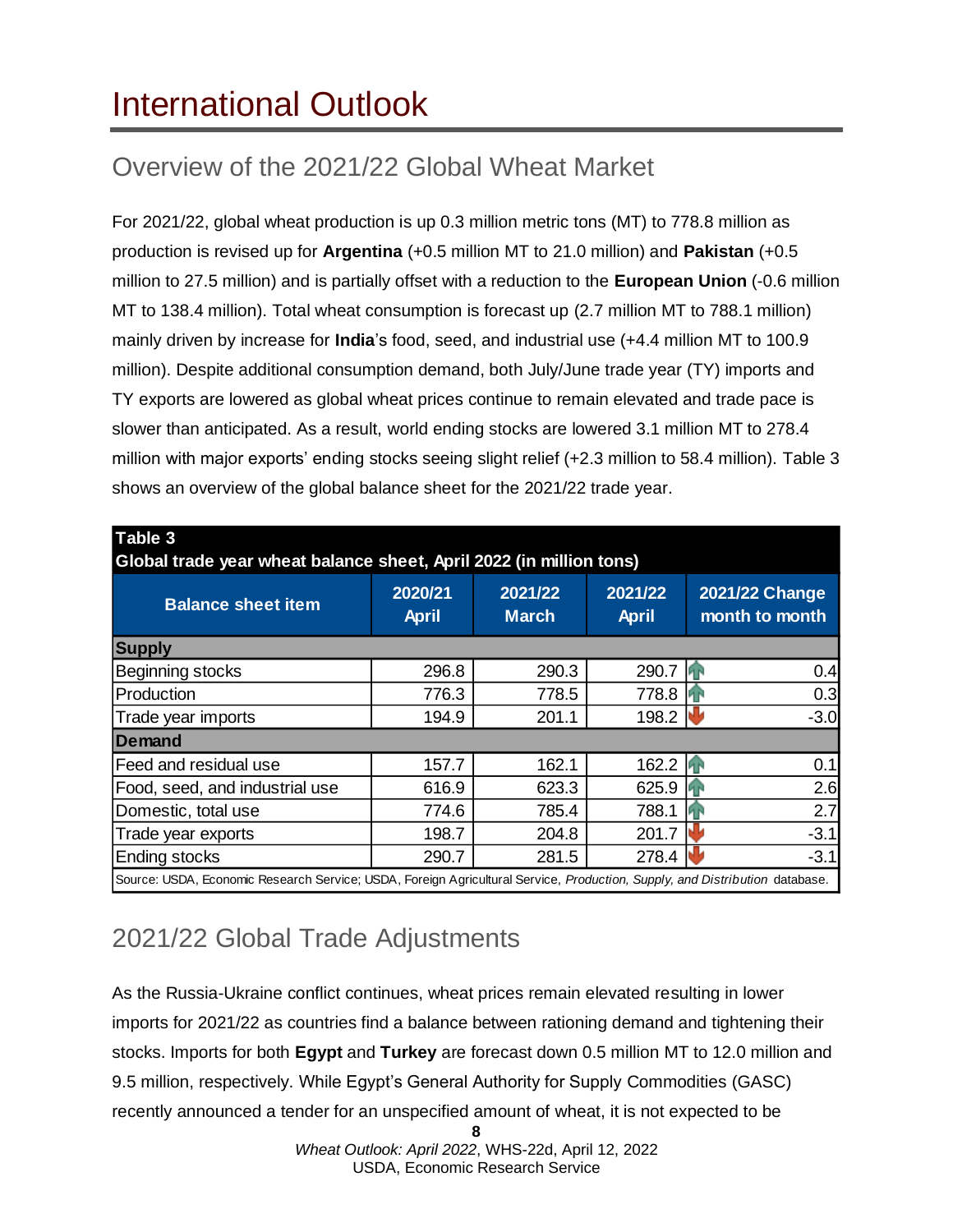delivered until end of May to beginning of June as their focus has shifted to their domestic procurement campaign. With restricted exports in Ukraine, Turkey is unable to procure additional imports from this source. While **Iraq** recently secured a tender from Germany, they are behind pace and have not received additional shipments from Australia as previously anticipated. These revisions are partially offset with higher imports for **Algeria** and **Morocco**. Algeria has resumed shipments from Argentina and has exhibited a strong pace of imports this year. New-crop drought concerns in Morocco have resulted in higher imports the past few months as they build up their stocks and secure supplies for the next marketing year. Figure 4 shows all the trade year import changes this month.

Figure 4

| <b>Country/region</b> | <b>Million tons</b> |                                                                                       |  |  |  |  |
|-----------------------|---------------------|---------------------------------------------------------------------------------------|--|--|--|--|
| Algeria               | 7.8                 | 0.3                                                                                   |  |  |  |  |
| Azerbaijan            | 1.3                 | (0.1)                                                                                 |  |  |  |  |
| <b>Brazil</b>         | 6.5                 | (0.2)                                                                                 |  |  |  |  |
| Egypt                 | 12.0                | (0.5)                                                                                 |  |  |  |  |
| <b>European Union</b> | 4.5                 | (0.3)                                                                                 |  |  |  |  |
| Iraq                  | 2.6                 | (0.5)                                                                                 |  |  |  |  |
| Japan                 | 5.4                 | (0.2)                                                                                 |  |  |  |  |
| Jordan                | 0.9                 | (0.2)                                                                                 |  |  |  |  |
| Korea, North          | 0.1                 | (0.1)                                                                                 |  |  |  |  |
| Korea, South          | 4.6                 | 0.1                                                                                   |  |  |  |  |
| Morocco               | 5.2                 | 0.2                                                                                   |  |  |  |  |
| Mozambique            | 0.7                 | (0.2)                                                                                 |  |  |  |  |
| Pakistan              | 1.9                 | (0.1)                                                                                 |  |  |  |  |
| Philippines           | 6.3                 | (0.2)                                                                                 |  |  |  |  |
| <b>Turkey</b>         | 9.5                 | (0.5)                                                                                 |  |  |  |  |
| <b>World total</b>    | 198.2               | (3.0)                                                                                 |  |  |  |  |
|                       |                     | т<br>т<br>т<br>$-2.5$<br>$-2.0$<br>$-0.5$<br>$-3.0$<br>$-1.5$<br>$-1.0$<br>0.5<br>0.0 |  |  |  |  |
|                       |                     | <b>Advertised as a settle allowance funditure from V</b>                              |  |  |  |  |

Month-to-month change in 2021/22 trade year wheat imports, April 2022

 $\overline{a}$ 

Month-to-month change (million tons)

Note: Changes less than 100,000 metric tons are not included; month-to-month change is the difference between April 2022 and March 2022 estimates. Source: USDA, Economic Research Service; USDA, Foreign Agricultural Service, Production, Supply, and Distribution database.

2021/22 global trade year (July/June) exports are revised down 3.1 million MT to 201.7 million as the **European Union** has seen significantly smaller shipments the last few months and **Ukrainian** exports remain restricted out of the Black Sea. The government of **Kazakhstan** announced that they will limit wheat exports over the next few months decreasing their exportable supplies. These downward revisions are partially offset by increases for **Russia** and **Brazil**. Despite financial sanctions and their export tax (recently announced as \$101.40/MT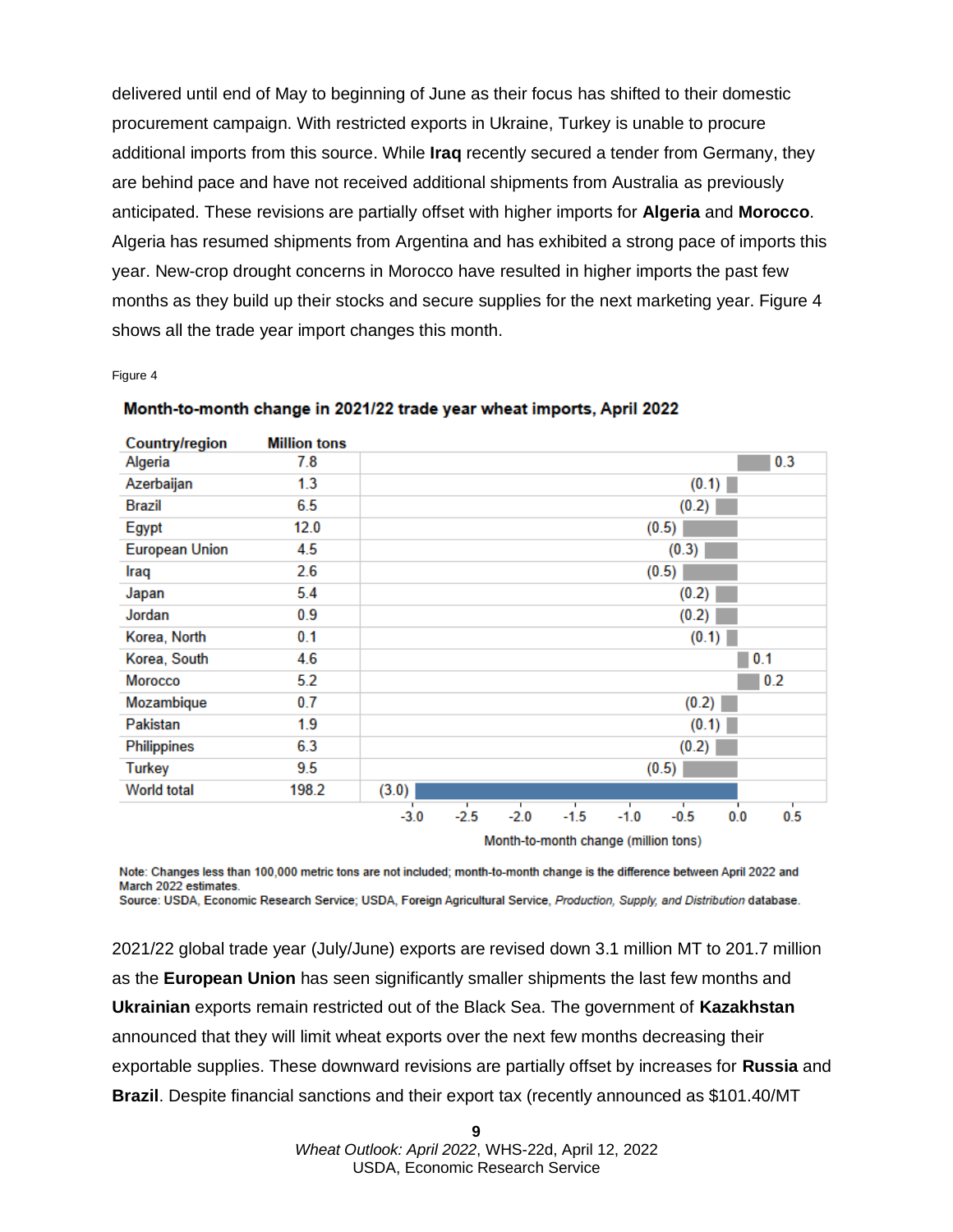starting April 13), Russia has continued to export wheat and is on pace to reach 33.0 million MT. Brazil has had record exports in December, January, and February as their prices remain competitive for additional exports to the Middle East and Southeast Asia. For more information, see the April *Grain: World Markets and Trade* by the Foreign Agricultural Service. Figure 5 provides an overview of the trade year export changes from March.

Figure 5

#### Month-to-month change in 2021/22 trade year wheat exports, April 2022



Month-to-month change (million tons)

Note: Changes less than 100,000 metric tons are not included; month-to-month change is the difference between April 2022 and March 2022 estimates. Source: USDA, Economic Research Service; USDA, Foreign Agricultural Service, Production, Supply, and Distribution database

### 2021/22 Global Wheat Consumption Up

Despite lower trade, global wheat consumption is forecasted up dominantly driven by larger food, seed, and industrial (FSI) use in **India** (+4.4 million MT to 100.9 million). An updated government stocks report shows higher FSI use as more stocks were being used in India's food distribution programs. Partially offsetting this increase is reduced FSI use in **Brazil** and **Egypt**.

Feed and residual use steady month-to-month on offsetting revisions. **Ukraine** is up 0.5 million MT to 4.0 million as part of their supplies are deemed unusable or are destroyed due to the ongoing conflict. The **EU** is also up 0.5 million MT to 46.0 million as this partially offsets reduced corn feeding as they are unable to source imports from Ukraine to satisfy their demand. Lower feed and residual use for **Turkey** (-0.5 million MT to 1.8 million) and **Brazil** (-0.3 million MT to 0.5 million MT) partially counteracts these revisions.

An adjustment is also made to total consumption based on the local marketing year (MY) trade adjustments for 2021/22. The unaccounted trade is revised up 1.1 million MT to 2.9 million MT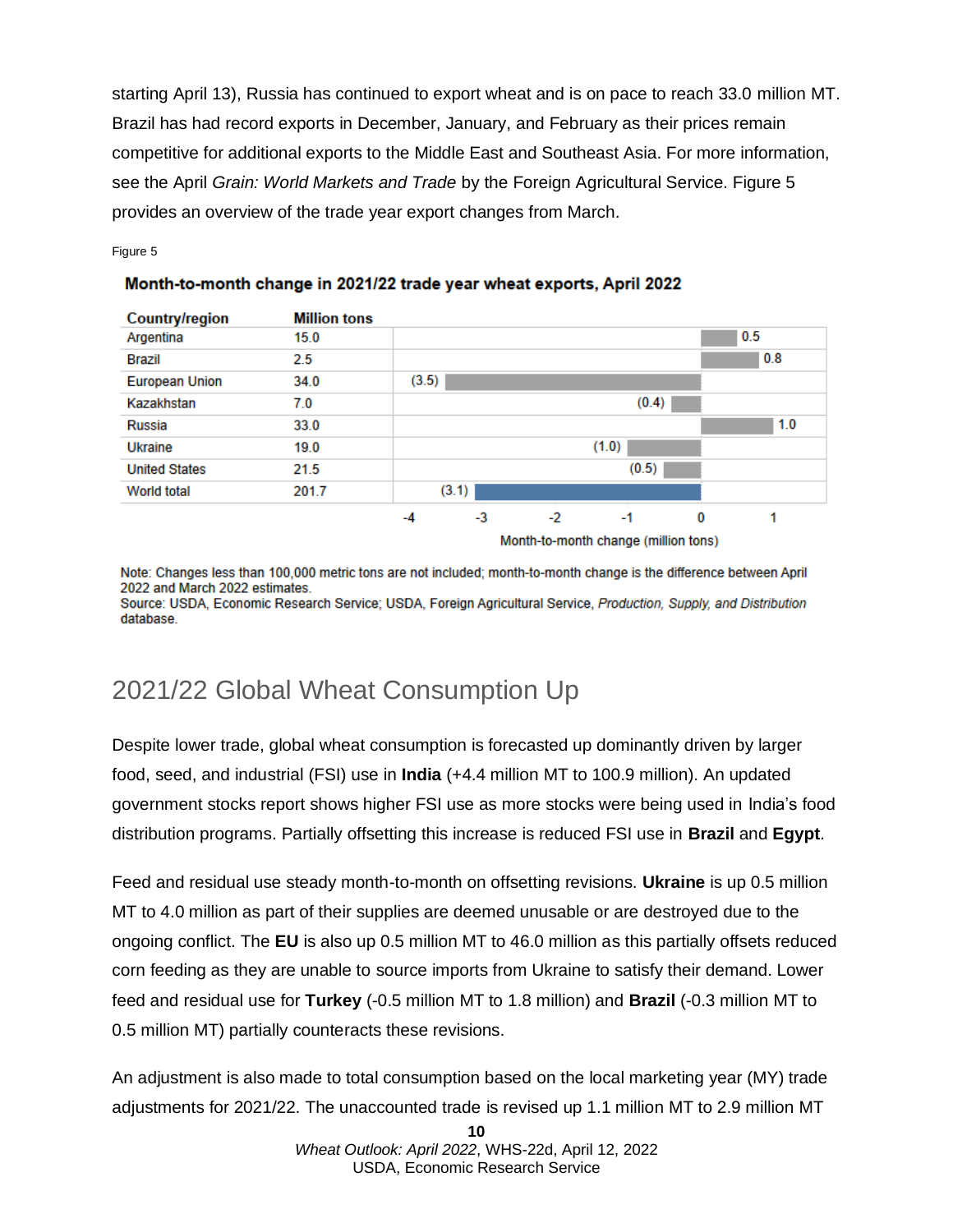as MY imports are reduced more substantially than MY exports. By adding this updated calculation of unaccounted trade to total consumption (788.1 million MT), the total adjusted consumption in 2021/22 is projected at 791.1 million MT.

#### Global Ending Stocks Lowered 3.1 million MT

Global ending stocks are adjusted down 3.1 million MT to 278.4 million driven by cuts for **India**  and not fully offset by an increase in major exporters' ending stocks. India's ending stocks are revised down 4.4 million MT to 21.0 million as their food distribution programs resulted in higher disappearance from government stocks. Major exporters' ending stocks are revised up 2.3 million MT to 58.4 million. Export cuts for the **European Union**, the **United States**, and **Ukraine** provides relief for major exporters' ending stocks. These are partially offset by a decrease for **Russia** as they continue to export. Figure 6 shows a map of the changes to ending stocks by country this month.

Figure 6



Month-to-month changes in 2021/22 wheat ending stocks, April 2022

Note: Changes less than 100,000 metric tons are not included.

Source: USDA, Economic Research Service; USDA, Foreign Agricultural Service, Production, Supply, and Distribution database.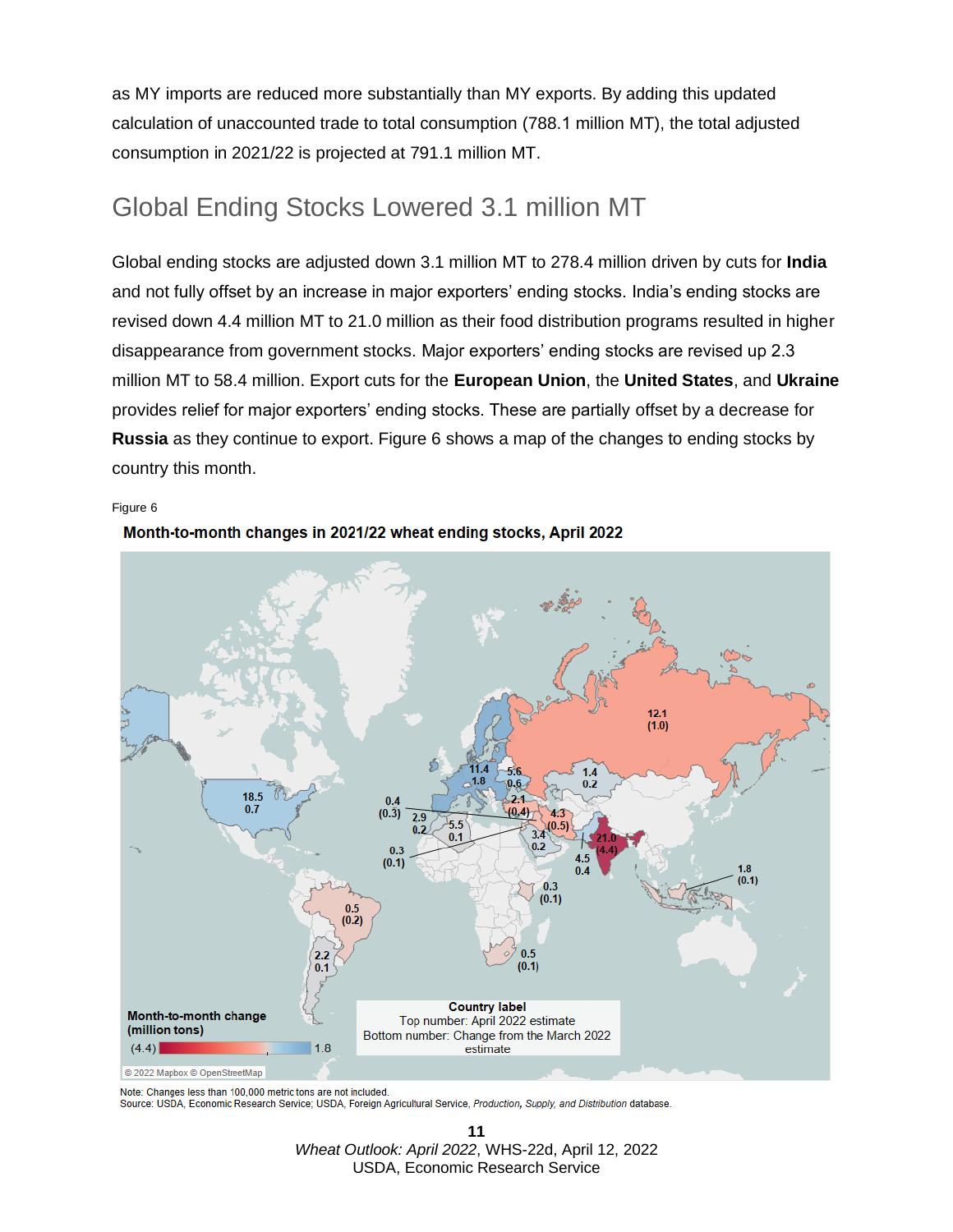## <span id="page-11-0"></span>Feature Article: U.S. Wheat Pricing and Exports in 2021/22

U.S. all-wheat exports in 2021/22 (June-May marketing year) are projected at 785 million bushels, the smallest since 2015/16 and the second lowest in 50 years. A variety of supply and demand factors led U.S. exports to this low-tide moment. Tight U.S. supplies, combined with bumper crops in some competitor countries, resulted in U.S. wheat being priced high on a freight-on-board (FOB) basis. Further, international ocean freight rates trended higher due to outsized grain import demand from China and delayed vessel loading times following the Coronavirus (COVID-19) pandemic. Together, higher FOB prices and freight rates led to higher landed prices for wheat from the United States compared to cheaper alternatives from other competitors (table 4). Additionally, competitors like Australia and Argentina are geographically closer than the United States to key import markets, exacerbating already-high ocean freight differentials. Many of these pricing relationships will be discussed at greater length throughout this article.

| Table 4<br>U.S., Australian, and Argentinian wheat prices, June-March |            |         |        |            |         |        |                             |
|-----------------------------------------------------------------------|------------|---------|--------|------------|---------|--------|-----------------------------|
| U.S. dollars per metric ton                                           |            |         |        |            |         |        |                             |
|                                                                       | 2020/21    |         |        | 2021/22    |         |        |                             |
| Route                                                                 | <b>FOB</b> | Freight | Landed | <b>FOB</b> | Freight | Landed | Landed<br>percent<br>change |
| <b>Hard wheat</b>                                                     |            |         |        |            |         |        |                             |
| U.S. HRS to Indonesia                                                 | 276        | 27      | 304    | 413        | 54      | 467    | 54                          |
| Australia APW to Indonesia                                            | 260        | 15      | 275    | 336        | 31      | 367    | 33                          |
| <b>Mid-protein wheat</b>                                              |            |         |        |            |         |        |                             |
| U.S. HRW to Brazil                                                    | 258        | 23      | 281    | 361        | 40      | 401    | 43                          |
| Argentina to Brazil                                                   | 258        | 16      | 273    | 310        | 26      | 337    | 23                          |
| <b>White wheat</b>                                                    |            |         |        |            |         |        |                             |
| U.S.SW to Indonesia                                                   | 256        | 27      | 284    | 423        | 54      | 478    | 68                          |
| Australia ASW to Indonesia                                            | 245        | 15      | 259    | 314        | 31      | 345    | 33                          |
| U.S. SW to China                                                      | 256        | 23      | 280    | 423        | 40      | 463    | 66                          |
| Australia ASW to China                                                | 245        | 18      | 263    | 314        | 33      | 347    | 32                          |

FOB = freight-on-board; Freight = bulk ocean freight cost; Landed = FOB plus freight excluding insurance; HRS = Hard Red Spring (Dark Northern Spring), 14 percent protein, Pacific Northwest; APW = Australian Prime White, Kwinana (Western Australia); HRW = Hard Red Winter, 11.5 percent protein, Gulf; Argentina = 12 percent protein, Up River; SW = Soft White, Pacific Northwest; ASW = Australian Standard White, Kwinana (Western Australia).

Note: Monthly average prices based on daily quotes.

Source: USDA, Economic Research Service calculations based on data from the International Grains Council.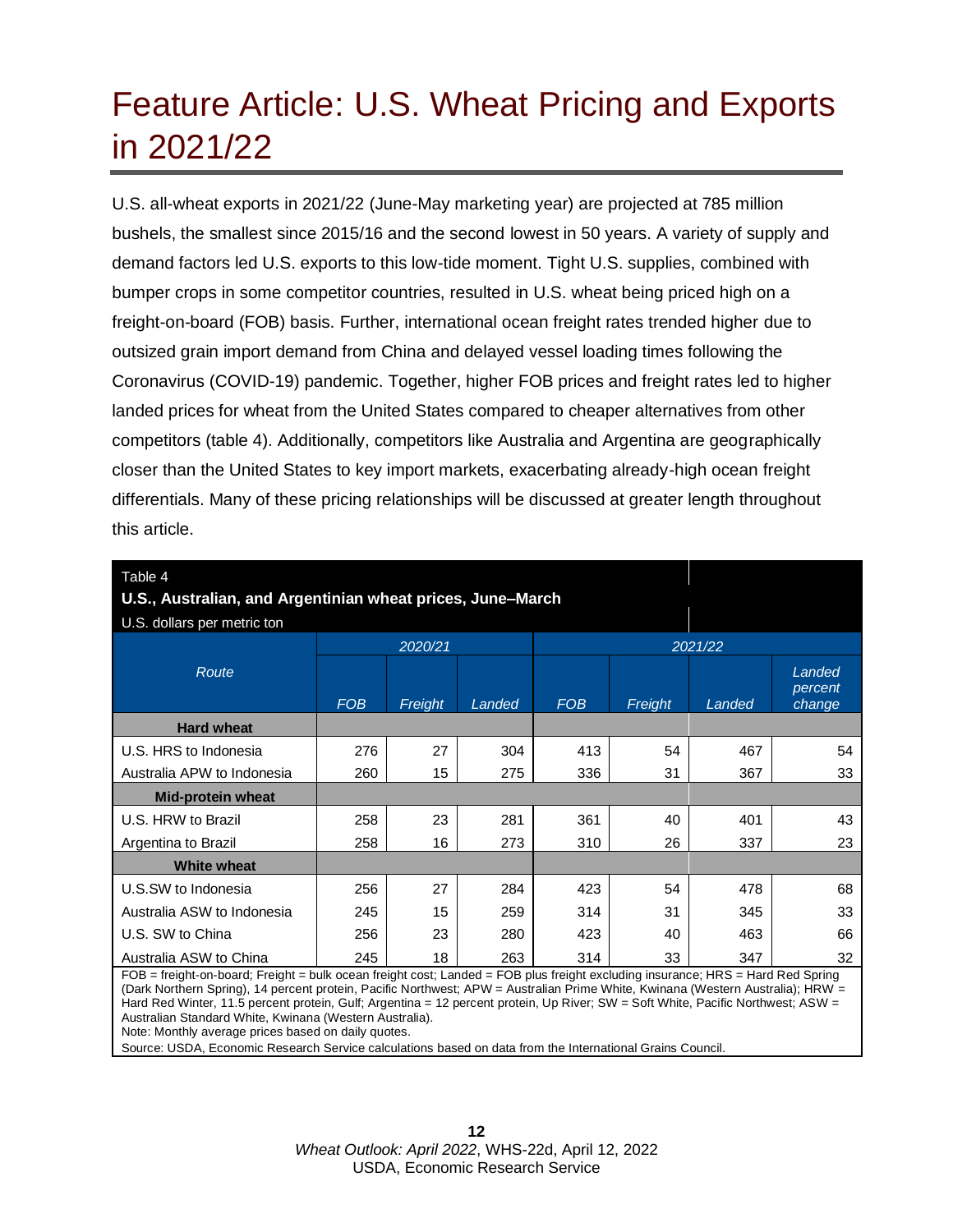#### Hard Red Winter

U.S. HRW production was up 14 percent in 2021/22 with larger area and yields. Overall supplies of this class are estimated up slightly with tight beginning stocks partly offsetting the larger crop. HRW exports are projected at 310 million bushels, down 9 percent from the previous year and the lowest level since 2015/16. HRW exports started the year relatively competitive with other global suppliers, but market conditions gradually shifted over the course of the year (figure 4). In the early part of this marketing year, high prices for Hard Red Spring (HRS) pushed some domestic milling demand over to HRW, resulting in stronger domestic use. This development, combined with domestic transportation challenges (such as delays in rail shipments), contributed to strengthen HRW prices as the year progressed. Then, as the Russia-Ukraine conflict emerged as a key issue influencing the global wheat market, export prices for HRW and Soft Red Winter (SRW) surged as these classes were more directly competitive with wheat from the European Union and the Black Sea region. HRS prices rose, but to a lesser degree, resulting in HRS export quotes arriving at a rare discount relative to HRW. Prices for major competitors also surged substantially with the conflict in Russia and Ukraine, but major suppliers still retain a large price discount relative to U.S. wheat (figure 7).

#### Figure 7

#### **U.S., French, and Argentine wheat prices, January 2019–March 2022**



4/ 12 percent protein, Up River.

Note: monthly average prices are calculated based on daily freight-on-board (FOB) quotes.

Sources: USDA, Economic Research Service Calculations based on data from the International Grains Council.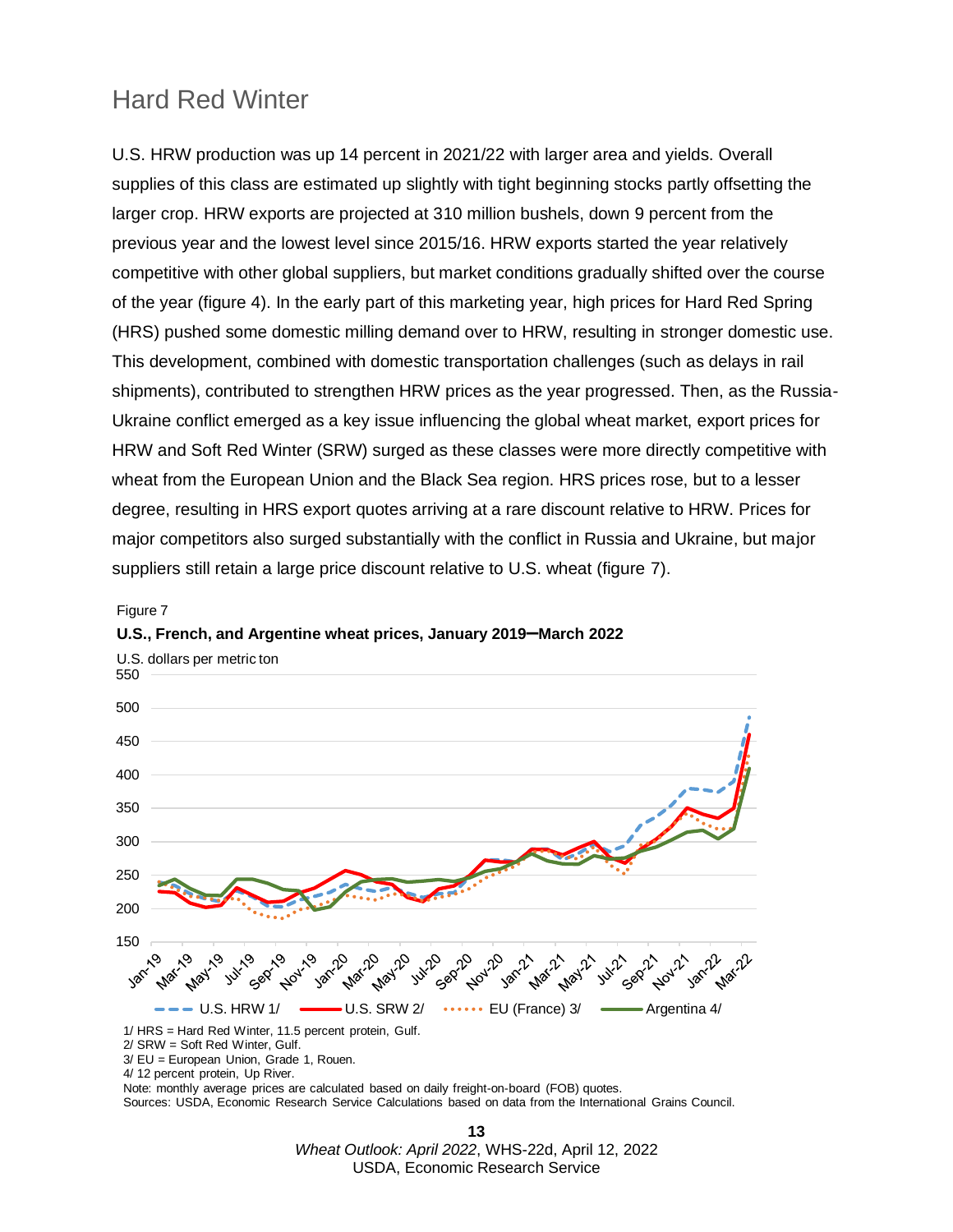Total commitments of U.S. HRW as of March 31 (week 44) are down 12 percent from the previous year, with the largest reductions accounted for by China and Brazil (table 5). China accounts for nearly all the year-to-year difference, with exports to all other markets nearly the same as last year. China's overall level of imports is slightly lower this year and exports to this market are down as shipments from Australia are more competitively priced. Exports to Brazil are almost nonexistent this marketing year. Argentina's supplies are abundant and delivered at a substantial discount to U.S. wheat. Lower ocean freight rates from Argentina to Brazil compound the effects of cheaper Argentinian FOB prices compared to those from the United States Gulf. In the first 10 months of the marketing year, the average cost to ship wheat from Argentina to Brazil was \$26 per MT, 53 percent below the cost from the U.S. Gulf of \$40 per MT. The average landed price of the U.S. Gulf HRW to Brazil over that period was \$401 per metric ton, 19 percent higher than the landed price for wheat from Argentina (table 1). Argentina has some additional advantage from being a member country of the Mercosur trade pact and being able to import duty free. However, since 2019/20, Brazil has had a tariff-free quota (TRQ) of 750,000 MT that allows non-Mercosur trade partners to export wheat to Brazil without the 10 percent duty added. In 2021/22, the TRQ appears to have been filled only minimally, likely a result of Argentina sustaining such a large price advantage throughout the marketing year.

U.S. HRW exports to Indonesia dropped off entirely with importers shifting to other origins (discussed in HRS section). Chile and Ecuador reduced purchases of both U.S. and Canadian wheat, with Argentina obtaining a larger market share relative to the previous year. Even as U.S. competitiveness dimmed this year, there were some markets that showed stronger demand than last year. HRW shipments to Nigeria and Colombia are up from the previous year with reduced competition from Canada. Exports of HRW to the Philippines are up from a year ago even though shipments of other U.S. wheat classes are down. Notably, Philippines is importing less wheat from Russia. In these markets, HRW emerged as a lower cost option to obtain wheat of relatively high protein levels.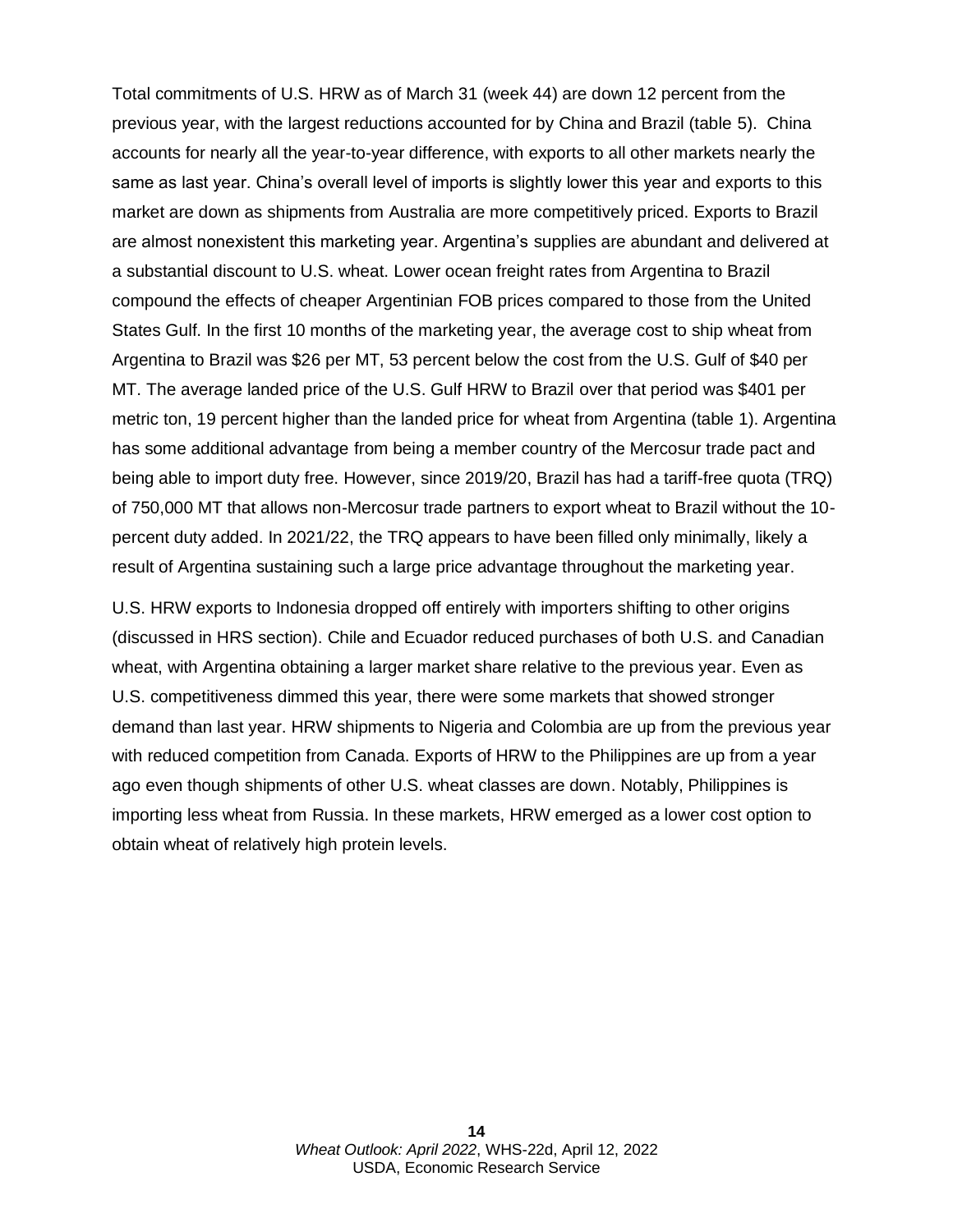| Table 5                                                                                                  |           |           |                   |                |  |  |
|----------------------------------------------------------------------------------------------------------|-----------|-----------|-------------------|----------------|--|--|
| U.S. total commitments of HRW wheat as of week 44, by country (metric tons) 1/                           |           |           |                   |                |  |  |
| Country                                                                                                  | 2020/21   | 2021/22   | <b>Difference</b> | Percent change |  |  |
| China                                                                                                    | 1,223,531 | 198,002   | (1,025,529)       | (84)           |  |  |
| <b>Brazil</b>                                                                                            | 513,408   | 33,000    | (480,408)         | (94)           |  |  |
| Indonesia                                                                                                | 286,964   | 55,000    | (231, 964)        | (81)           |  |  |
| Chile                                                                                                    | 232,252   | 33,720    | (198, 532)        | (85)           |  |  |
| Ecuador                                                                                                  | 188,318   | 35,257    | (153,061)         | (81)           |  |  |
| Nigeria                                                                                                  | 982,619   | 1,317,515 | 334,896           | 34             |  |  |
| Colombia                                                                                                 | 145,171   | 409,426   | 264,255           | 182            |  |  |
| Philippines                                                                                              | 39,685    | 196,224   | 156,539           | 394            |  |  |
| <b>Others</b>                                                                                            | 4,935,952 | 5.269.176 | 333,224           |                |  |  |
| <b>Total</b>                                                                                             | 8,547,900 | 7,547,320 | (1,000,580)       | (12)           |  |  |
| Note: Specific dates vary from year to year. Week 44 is March 31, 2022 for 2021/22 and April 1, 2021 for |           |           |                   |                |  |  |

2020/21.

1/ HRW = Hard Red Winter.

Source: USDA, Economic Research Service calculations using data from USDA, Foreign Agricultural Service, *U.S. Export Sales*.

#### Hard Red Spring

HRS is another major class of wheat whose production was hobbled by drought in the 2021/22 marketing year. HRS production was down 44 percent from the previous year to the lowest level in 33 years. The crop was planted in dry conditions during the spring, with drought deepening even more through the summer months. Canada's key spring wheat production provinces (Manitoba, Saskatchewan, and Alberta) were parched by this drought and yields were cut substantially. Canada's crop was estimated at 21.7 million MT, down 38 percent year to year and the lowest in 14 years. Export quotes for both U.S. and Canadian spring wheat increased significantly starting in the spring of 2021 (figure 8). There are limited options for high-protein spring wheat in the global market, but Australian Prime White (APW) wheat is somewhat a competitor in this category. APW quotes, which typically are relatively close to U.S. and Canadian spring wheat prices, showed a significant discount in the current marketing year, reflecting Australia's record crop.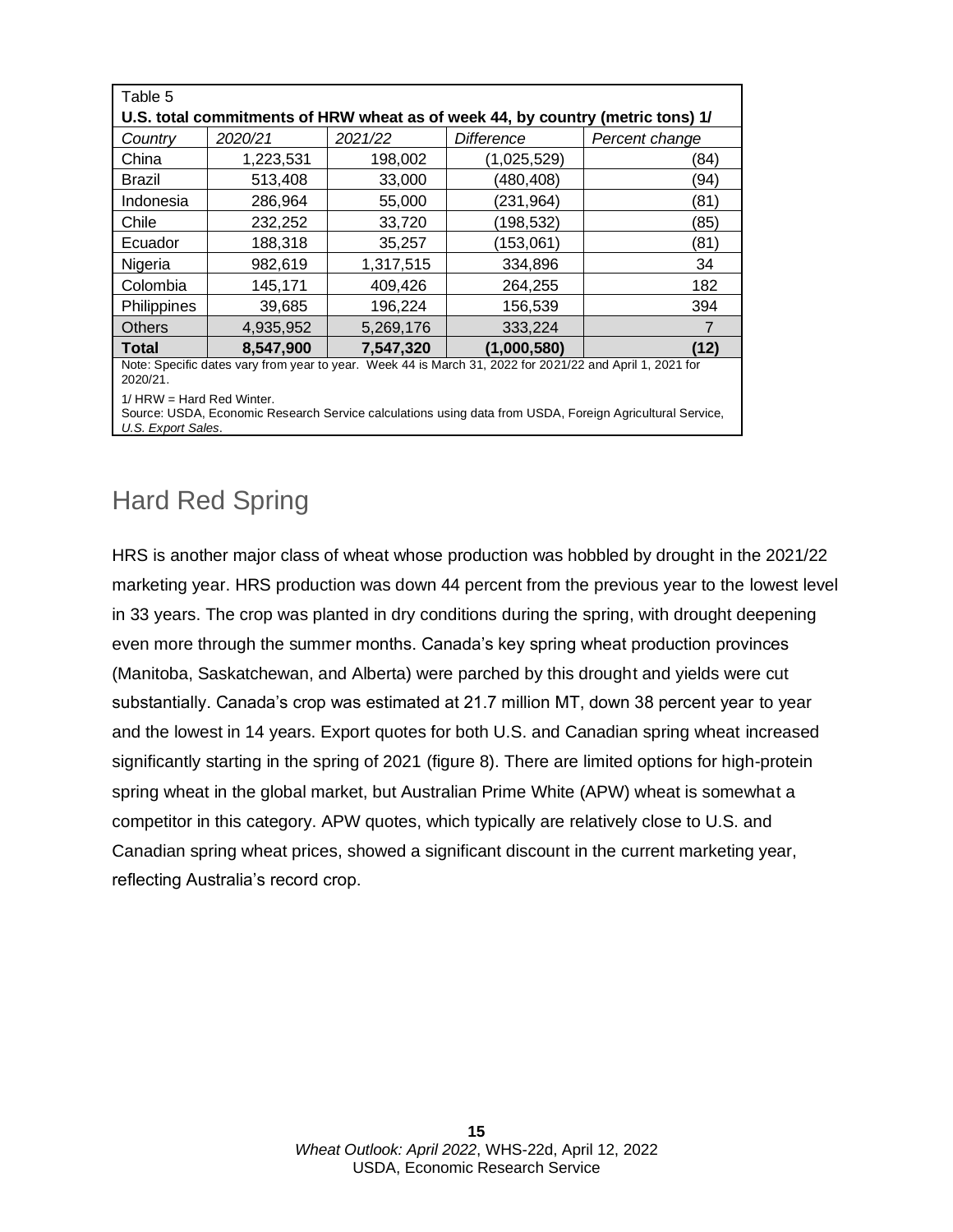

Figure 8 **U.S., Canadian, and Australian wheat prices, January 2019–March 2022**

1/ HRS = Hard Red Spring (Dark Northern Spring), 14 percent protein, Pacific Northwest. 2/ CWRS = Canadian Western Red Spring, 13.5 percent protein, Vancouver. 3/ APW = Australian Prime White, FOB Kwinana (Western Australia). Note: monthly average prices are calculated based on daily freight-on-board (FOB) quotes.

Sources: USDA, Economic Research Service Calculations using data from the International Grains Council.

With the United States and Canada being major producers of high-protein wheat and limited alternatives available in the global market, users substituted to lower-priced alternatives. In the United States, flour mills adapted to managing protein levels by switching between wheat classes based on protein and other specifications. The HRS crop harvested in 2021 was small but had a larger-than-normal protein content, the result of high plant stress caused by drought. The average protein level, according to U.S. Wheat Associates' *Crop Quality Report*, was 15.4 percent, the highest in more than a decade. This high protein content was a further contributor to mills adjusting their blend ratios to use more HRW. HRS food use is estimated down 10 percent to 238 million bushels for the 2021/22 marketing year. This represents 24.8 percent of the overall wheat food use for the season, the lowest percentage for HRS in the overall blend since 2012/13.

U.S. export commitments of HRS are down 30 percent from last year (table 6), with the largest reductions accounted for by China, the Philippines, and Vietnam. These markets and other major Asian buyers of HRS largely pivoted toward Australian wheat in 2021/22. Vietnam also increased its imports of wheat from the European Union to compensate for reduced U.S. imports. The Philippines imported more from India and Canada. Some alternative origins were not likely to have provided the exact specification of grain to replace high-protein spring wheat,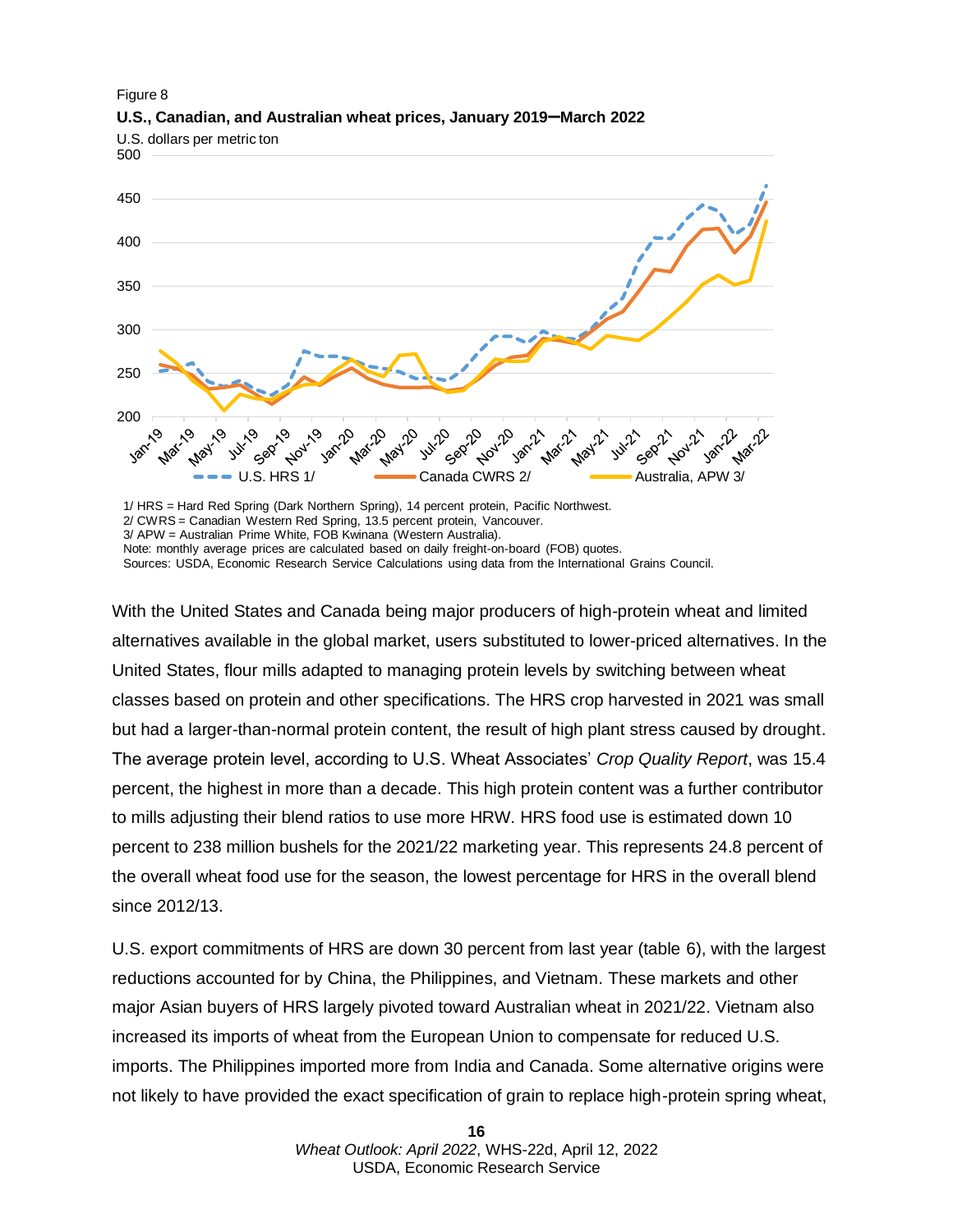but importers appear to be managing purchases adaptively regarding price and availability in the marketplace. HRS exports are forecast to reach 205 million bushels, the smallest since 1990/91.

| Table 6                                                                        |           |           |                   |                |  |  |
|--------------------------------------------------------------------------------|-----------|-----------|-------------------|----------------|--|--|
| U.S. total commitments of HRS wheat as of week 44, by country (metric tons) 1/ |           |           |                   |                |  |  |
| Country                                                                        | 2020/21   | 2021/22   | <b>Difference</b> | Percent change |  |  |
| China                                                                          | 740,762   |           | (740, 762)        | (100)          |  |  |
| Philippines                                                                    | 1,830,481 | 1,502,103 | (328, 378)        | (18)           |  |  |
| Vietnam                                                                        | 323,244   | 80,095    | (243, 149)        | (75)           |  |  |
| Bangladesh                                                                     | 229,987   |           | (229,987)         | (100)          |  |  |
| Indonesia                                                                      | 166,509   |           | (166,509)         | (100)          |  |  |
| Thailand                                                                       | 365,374   | 238,060   | (127, 314)        | (35)           |  |  |
| Taiwan                                                                         | 635,295   | 513,347   | (121, 948)        | (19)           |  |  |
| Japan                                                                          | 960,533   | 811,371   | (149, 162)        | (16)           |  |  |
| <b>Others</b>                                                                  | 2,296,800 | 2,147,081 | (149,719)         | 7              |  |  |
| <b>Total</b>                                                                   | 7,548,985 | 5,292,057 | (2, 256, 928)     | (30)           |  |  |
| $\cdots$<br>------                                                             |           |           |                   |                |  |  |

Note: Specific dates vary from year to year. Week 44 is March 31, 2022 for 2021/22 and April 1, 2021 for 2020/21.

1/ HRS = Hard Red Spring.

Source: USDA, Economic Research Service calculations using data from USDA, Foreign Agricultural Service, *U.S. Export Sales*.

### White Wheat

U.S. White wheat production was substantially affected by drought in the Pacific Northwest (PNW) in 2021/22. Area harvested was relatively steady from the previous year, but yields are estimated 34 percent down from the previous year to 49.2 bushels per acre. White wheat production is estimated at 201 million bushels, the lowest on record<sup>1</sup> with tight supplies resulting in substantially higher prices. U.S. White wheat exports are forecast at 145 million bushels, the smallest since 2009/10. Figure 9 shows the effect of drought on Soft White (SW) prices (Soft White is the largest component of the overall White wheat category). Major growing areas experienced minimal rainfall in the developmental stages of this crop and prices gradually moved higher. By the time the bulk of the harvest was underway in June and July 2021, the FOB price of Soft White started its meteoric ascent, eventually reaching more than \$450 per metric ton in September, holding approximately a \$150-per-metric-ton premium over Australian wheat.

<sup>1</sup> The USDA, Economic Research Service "Wheat Data" by-class data covers the period back to 1974/75, excluding the years 1984/85 and 1985/86.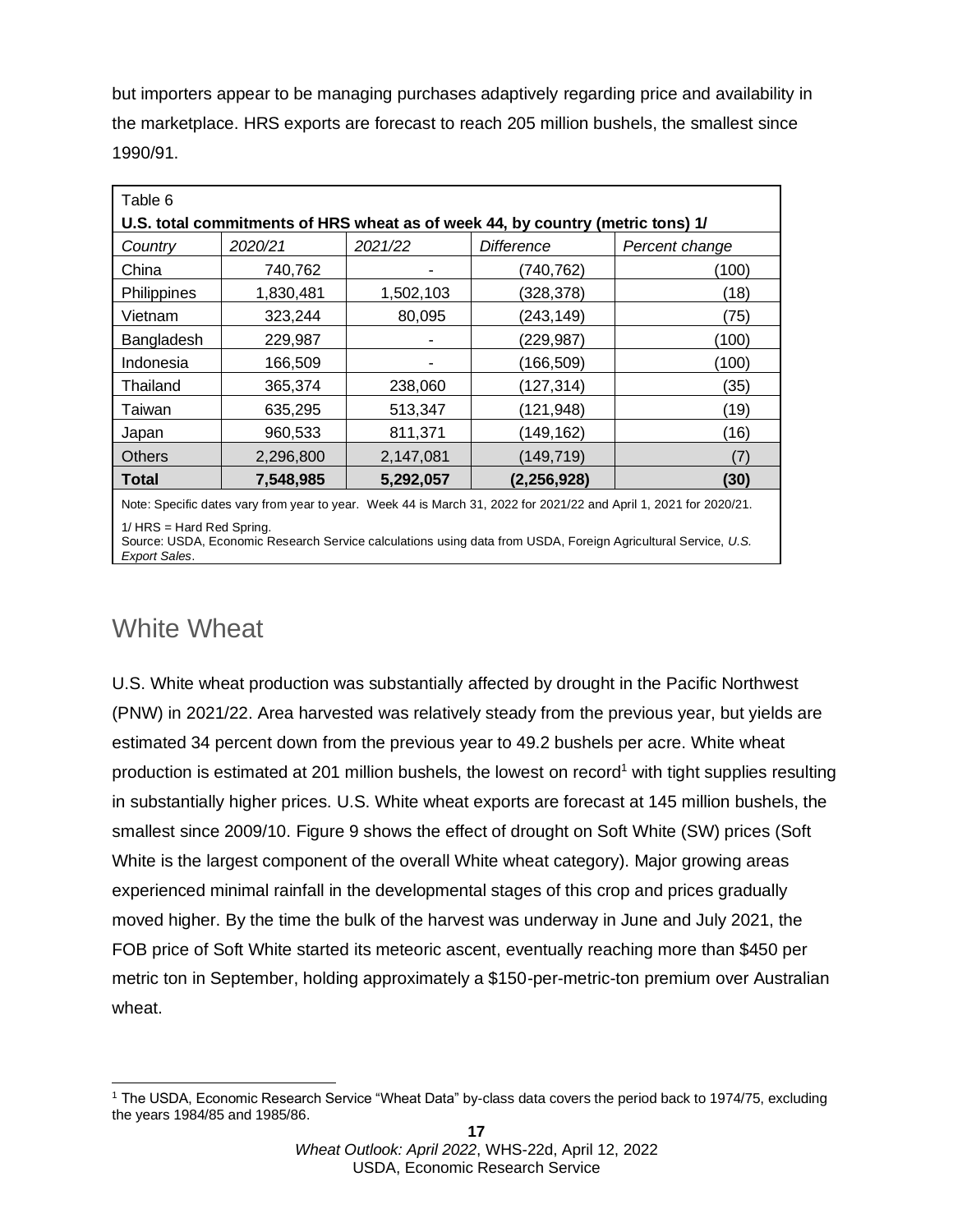

#### Figure 9 **U.S. and Australian wheat prices, January 2019–March 2022**

1/ ASW = Australian Standard White

Sources: USDA, Economic Research Service Calculations using data from the International Grains Council.

Australian wheat prices were very competitive internationally in the first half of 2021 due to large supplies left over from its then record 2020/21 harvest. Australia is the world's leading producer of White wheat, but produces primarily Hard White wheat, which is not fully comparable to the Soft White exported by the United States. Near the end of 2021, Australia harvested another record-large crop, which further contributed to their competitive advantage, especially in exports to nearby Asian markets.

According to *U.S. Export Sales* data reported by USDA's Foreign Agricultural Service, total commitments (accumulated exports plus outstanding sales) of U.S. White wheat are 3.3 million metric tons (MT) as of March 31, down 50 percent from the same week last year. Notably, key U.S. SW buyers such as Japan and Taiwan did not substantially change their buying patterns. These countries tend to be price inelastic and specifically seek out U.S. SW for its favorable milling characteristics. The largest reductions in U.S. White wheat commitments from the previous year were seen for China, South Korea, and Indonesia (table 7). These countries are more price sensitive and more willing to seek out alternative supplies. China bought an unusually large amount of U.S. White wheat in 2020/21 when its price was considerably less and purchased very little this year. China has ramped up its purchases of Australian wheat as well as U.S. Soft Red Winter (SRW), while reducing imports of other U.S. classes. South Korea's buying patterns changed as they purchased less U.S. SW wheat, but substantially more

Note: monthly average prices are calculated based on daily quotes.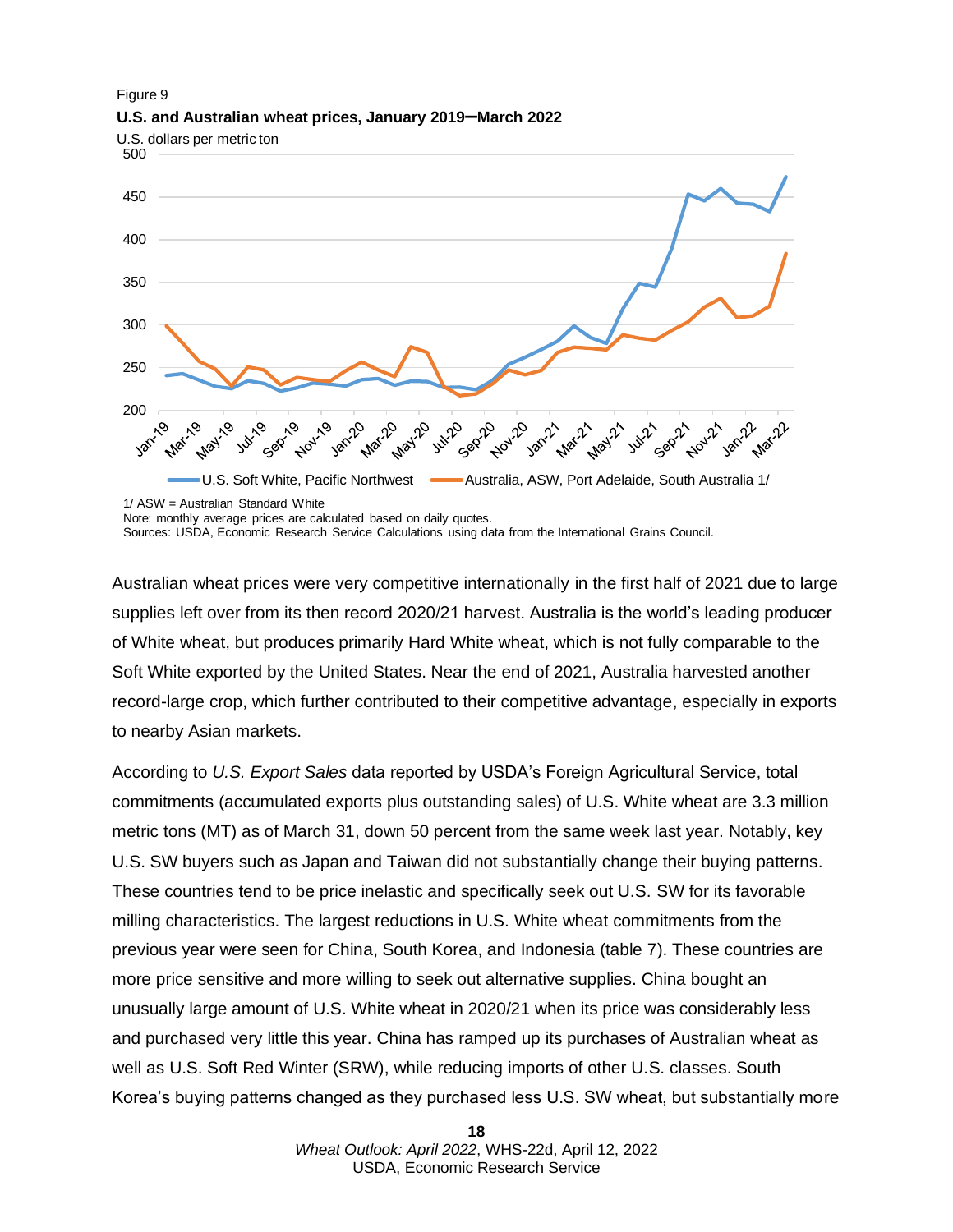from the European Union and Australia. Meanwhile, Indonesia has pivoted from buying U.S. White wheat into buying Australian wheat. To a limited extent, Indonesia also purchased U.S. SRW.

| Table 7                                                                                                                                                                                                                            |           |           |                   |                |  |  |
|------------------------------------------------------------------------------------------------------------------------------------------------------------------------------------------------------------------------------------|-----------|-----------|-------------------|----------------|--|--|
| U.S. total commitments of White wheat as of week 44, by country (metric tons)                                                                                                                                                      |           |           |                   |                |  |  |
| Country                                                                                                                                                                                                                            | 2020/21   | 2021/22   | <b>Difference</b> | Percent change |  |  |
| China                                                                                                                                                                                                                              | 1,054,974 | 296,080   | (758,894)         | (72)           |  |  |
| South Korea                                                                                                                                                                                                                        | 1,100,160 | 552,984   | (547, 176)        | (50)           |  |  |
| Indonesia                                                                                                                                                                                                                          | 418,845   | 6,516     | (412, 329)        | (98)           |  |  |
| Yemen                                                                                                                                                                                                                              | 294,787   |           | (294, 787)        | (100)          |  |  |
| Philippines                                                                                                                                                                                                                        | 1,303,724 | 1,017,227 | (286, 497)        | (22)           |  |  |
| Chile                                                                                                                                                                                                                              | 114,568   |           | (114, 568)        | (100)          |  |  |
| Thailand                                                                                                                                                                                                                           | 304,153   | 206,195   | (97, 958)         | (32)           |  |  |
| Japan                                                                                                                                                                                                                              | 641,901   | 624,402   | (17, 499)         | (3)            |  |  |
| Nigeria                                                                                                                                                                                                                            | 257,170   | 248,019   | (9, 151)          | (4)            |  |  |
| <b>Others</b>                                                                                                                                                                                                                      | 1,131,790 | 388,600   | (743, 190)        | (66)           |  |  |
| <b>Total</b>                                                                                                                                                                                                                       | 6,622,072 | 3,340,023 | (3, 282, 049)     | (50)           |  |  |
| Note: Specific dates vary from year to year. Week 44 is March 31, 2022 for 2021/22 and April 1, 2021 for 2020/21.<br>Source: USDA, Economic Research Service calculations using data from USDA, Foreign Agricultural Service, U.S. |           |           |                   |                |  |  |

Substantial hikes in ocean freight prices from the United States in 2021/22 further pressured U.S. wheat's ability to compete in Asian markets compared to Australia. Between June 2021 and March 2022, the average cost to ship wheat from the Pacific Northwest (PNW) to China jumped 74 percent year-over-year to \$40 per MT. While the average cost to ship from western Australia to the same destination was only \$33 per MT. The average landed price of U.S. SW to China of \$463 per MT was 33 percent higher than the landed price of Australian ASW to China over the same period. In the first half of the marketing year, it cost shippers in the PNW an average of \$54 per MT to export wheat to Indonesia, significantly higher than the average cost to ship wheat from Australia at \$31 per MT. The average landed price of U.S. SW to Indonesia at \$478 per MT traded at a 39 percent premium to Australia ASW over the same period (table 1).

### Soft Red Winter

*Export Sales*.

Soft Red Winter (SRW) wheat production in 2021/22 is up 35 percent from the previous year to 361 million bushels based on expanded area and a record<sup>2</sup> yield of 72.6 bushels per acre. Total

<sup>&</sup>lt;sup>2</sup> Using data from the USDA, Economic Research Service "Wheat Data" product, which provides by-class historical yield data back to 1986/87.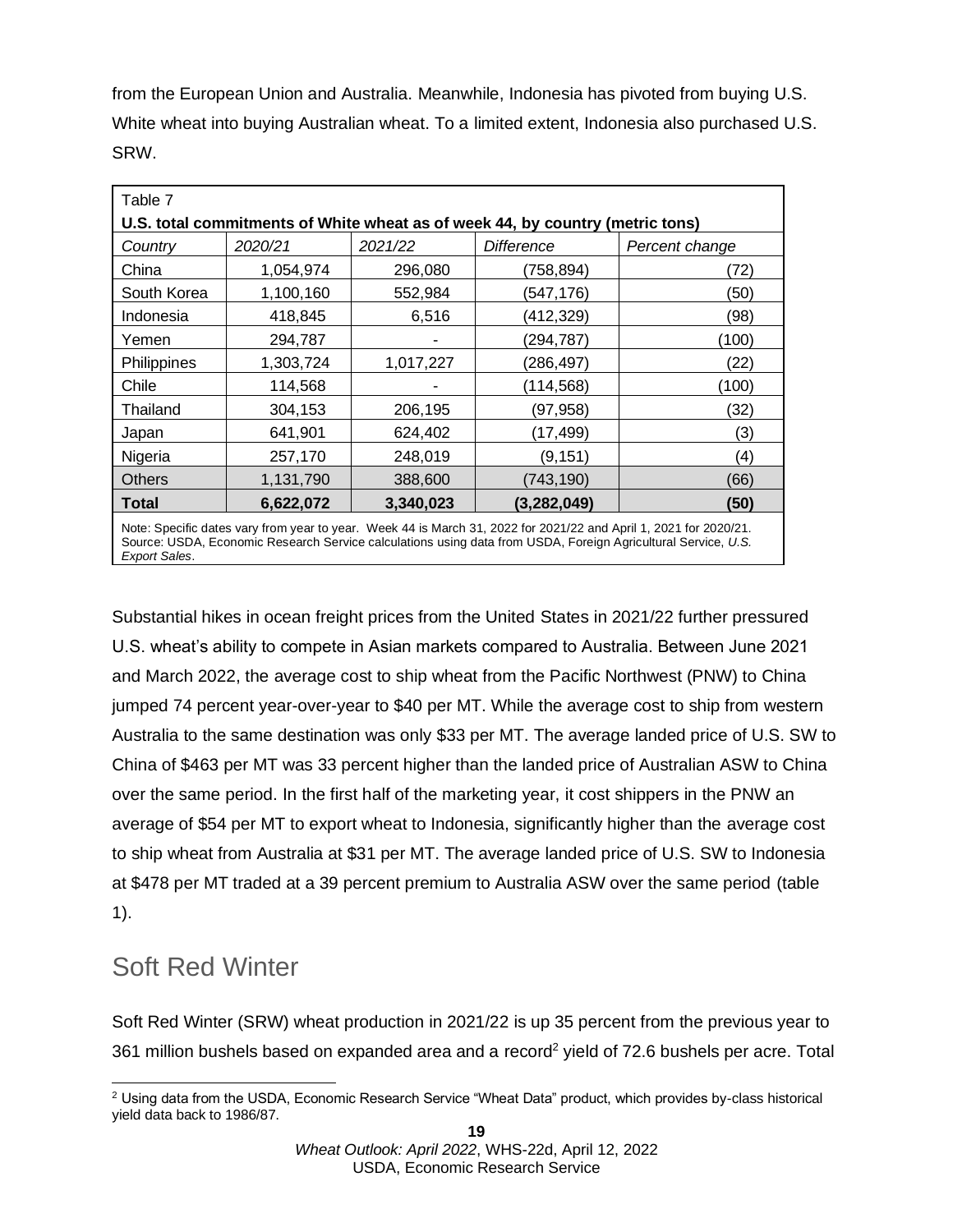supply is estimated up 20 percent year to year but remains close to the previous five-year average. U.S. SRW exports are projected at 110 million bushels, up 59 percent from the previous year and the largest total in 3 years. Similar to HRW, SRW exports were relatively competitive in the early part of the year but became expensive relative to key competitors later in the marketing year (figure 4). Since the start of the Russia-Ukraine conflict, SRW export quotes surged and continue to maintain a large price premium over key competitors.

In contrast with the other classes of U.S. wheat, SRW total export commitments are up 55 percent from last year (table 8). The countries with the largest year-to-year growth in SRW total commitments are Mexico, Nigeria, China, Guatemala, Indonesia, and Ecuador. Notably, all these countries purchased less White wheat than they did at this time last year. This suggests that SRW is at least a partial replacement for SW wheat in some markets. It remains to be seen whether these sources of demand will continue seeking out SRW or if some of these purchases may have simply been a short-term measure to compensate for tight supplies of SW wheat.

| Table 8                                                                        |           |           |            |                |  |  |
|--------------------------------------------------------------------------------|-----------|-----------|------------|----------------|--|--|
| U.S. total commitments of SRW wheat as of week 44, by country (metric tons) 1/ |           |           |            |                |  |  |
| Country                                                                        | 2020/21   | 2021/22   | Difference | Percent change |  |  |
| Mexico                                                                         | 616.519   | 887.046   | 270.527    | 44             |  |  |
| Nigeria                                                                        | 48.725    | 244,470   | 195.745    | 402            |  |  |
| China                                                                          | 180.932   | 353,778   | 172.846    | 96             |  |  |
| Guatemala                                                                      | 22,535    | 83,083    | 60,548     | 269            |  |  |
| Indonesia                                                                      | 6.529     | 60,457    | 53,928     | 826            |  |  |
| Ecuador                                                                        | 46,607    | 97,114    | 50,507     | 108            |  |  |
| <b>Others</b>                                                                  | 873.010   | 1,047,393 | 174,383    | 20             |  |  |
| <b>Total</b>                                                                   | 1,794,857 | 2.773.341 | 978,484    | 55             |  |  |

Note: Specific dates vary from year to year. Week 44 is March 31, 2022 for 2021/22 and April 1, 2021 for 2020/21. 1/ SRW = Soft Red Winter.

Source: USDA, Economic Research Service calculations using data from USDA, Foreign Agricultural Service, *U.S. Export Sales*.

#### Durum

Most U.S. Durum production is in the Northern Plains and was therefore affected by the same drought conditions that affected HRS production. U.S. 2021/22 Durum production was down 46 percent from the previous year to 37 million bushels, the smallest Durum crop in 60 years. However, the United States is a net importer of Durum, unlike other classes, with the largest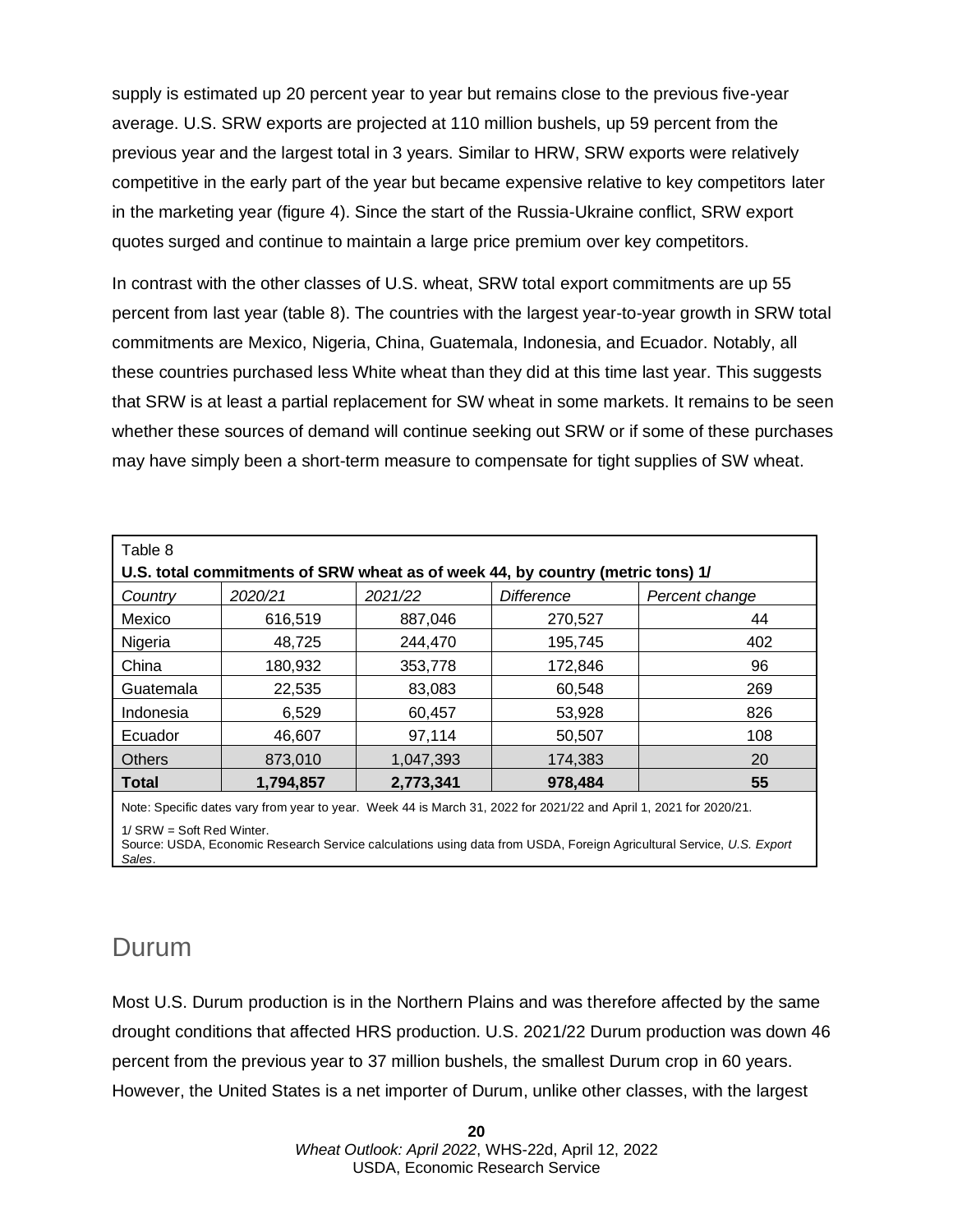portion of the imports coming from Canada (grain) and the European Union (pasta from Italy). U.S. imports of Durum are projected only marginally up from 2020/21 as Canada's supplies also were constrained by drought. U.S. Durum exports are projected down by nearly half to 15 million bushels with limited supplies and high prices. U.S. and international Durum prices surged in this marketing year, likely contributing to some reduction in demand (figure 3). Notably, the February average price received by U.S. farmers for Durum was \$15.90 per bushel, the highest in the dataset (back to 1981) and more than double the price from a year earlier. U.S. Durum consumption was elevated in 2019/20 and record large in 2020/21, mainly driven by increased pasta demand while consumers were staying at home during the early months of the Coronavirus (COVID-19) pandemic. In 2021/22, this trend reversed with Durum consumption expected to reach only 77 million bushels, down 12 percent from 2020/21 and the lowest total in a decade. Some of this reduction is based on a return to more normal consumer trends after the pandemic; a marginal amount of Durum milling in the United States may have been replaced with other classes based on price considerations.



#### **Conclusion**

U.S. exports of all-wheat are at one of the lowest points on record. The 2021/22 wheat marketing year has been categorized by several major shifts in the market. U.S. White wheat, HRS, and Durum growing regions all experienced major drought, resulting in tight supplies and reduced exports. HRW production was not affected by the same climatic conditions, but exports of this class are still down based on diminished competitiveness. SRW is the lone class showing larger exports year over year, mainly driven by larger supplies as well as a small amount of demand switching from typical White wheat customers. High freight rates in some cases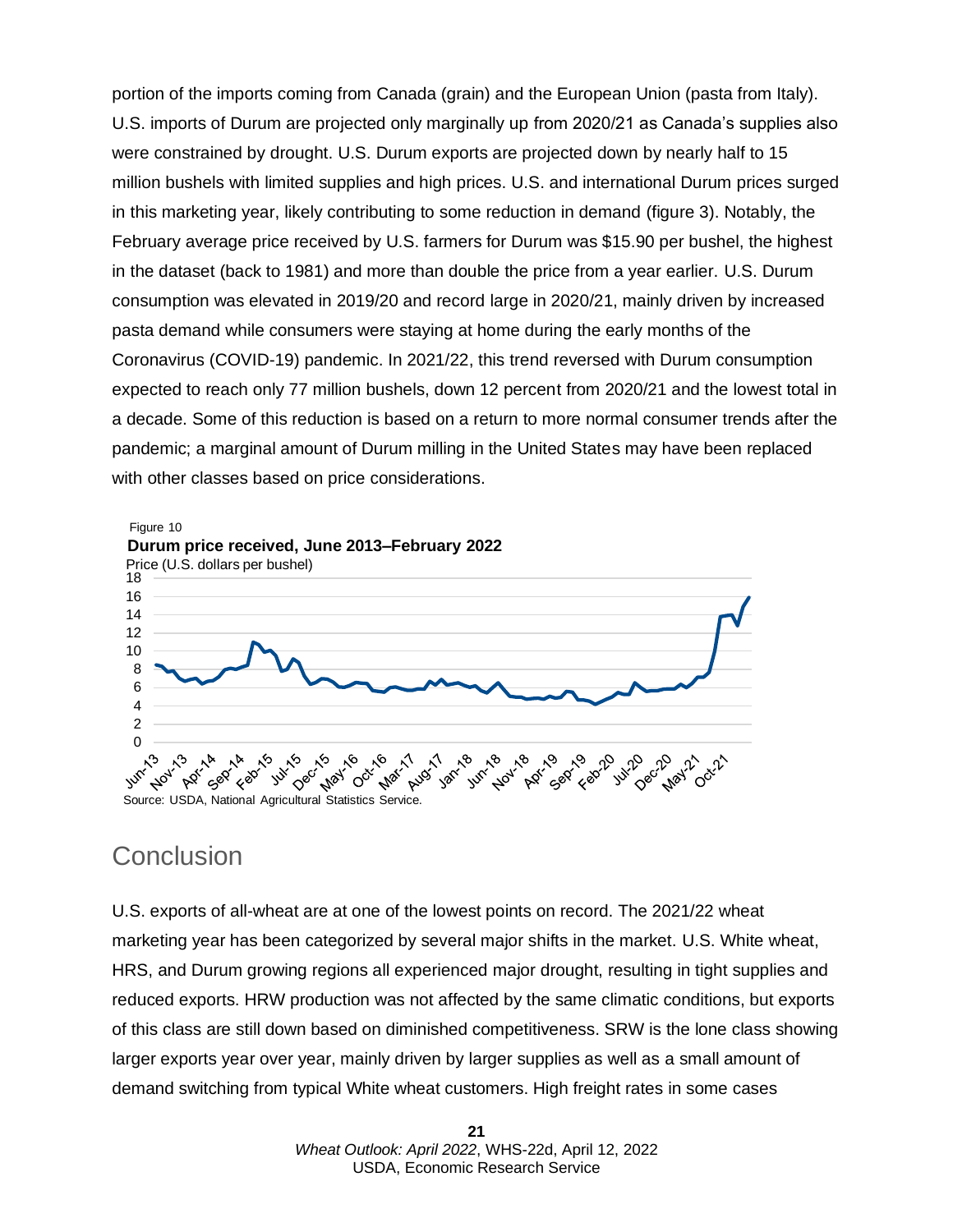exacerbate these competitiveness issues with the United States losing some key markets to competitors that are better positioned to fill demand, specifically Australia and Argentina. China is the most substantial example of lost U.S. market share this year, with total commitments of HRW, HRS, and White wheat all down substantially this year, while only commitments of SRW are stronger (figure 11).





Note: Specific dates vary from year to year. Week 44 is March 31, 2022 for 2021/22 and April 1, 20221 for 2020/21; SRW=Soft Red Winter; HRW=Hard Red Winter; HRS=Hard Red Spring. Source: USDA, Economic Research Service calculations based on data from USDA, Foreign Agricultural Service, *U.S. Export Sales*.